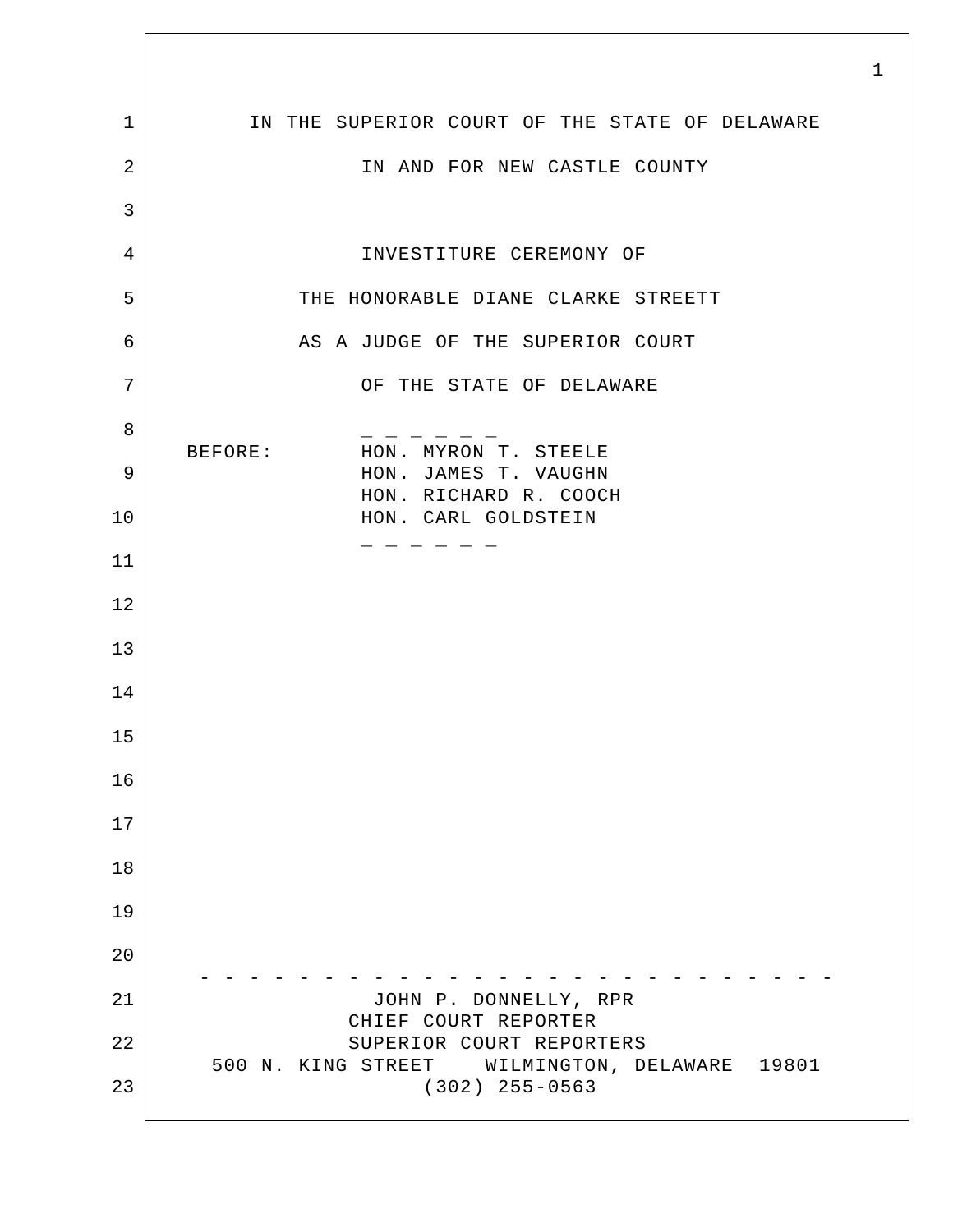|                | $\overline{2}$                                         |
|----------------|--------------------------------------------------------|
| $\mathbf 1$    | February 15, 2010                                      |
| $\overline{2}$ | Courtroom No. 8B<br>12:00 p.m.                         |
| 3              |                                                        |
| 4              |                                                        |
| 5              |                                                        |
| 6              |                                                        |
| 7              | APPEARANCES:                                           |
| 8              | HON. MYRON T. STEELE.                                  |
| 9              | HON. JAMES T. VAUGHN, JR.                              |
| 10             | HON. RICHARD R. COOCH                                  |
| 11             | HON. CARL GOLDSTEIN                                    |
| 12             |                                                        |
| 13             |                                                        |
| 14             |                                                        |
| 15             | HON. JAMES T. VAUGHN: Good afternoon,                  |
| 16             | everyone. Welcome to this special session for the      |
| 17             | investiture for Diane Clarke Streett as a Judge of the |
| 18             | Superior Court. Please remain standing for the         |
| 19             | invocation, which will be given by The Very Reverend   |
| 20             | Canon Lloyd S. Casson retired Rector of Episcopal      |
| 21             | Church of Saints Andrew and Matthew.                   |
| 22             | THE VERY REVEREND CASSON: Holy God, Holy and           |
| 23             | mighty, holy immortal one, life giving spirit. In your |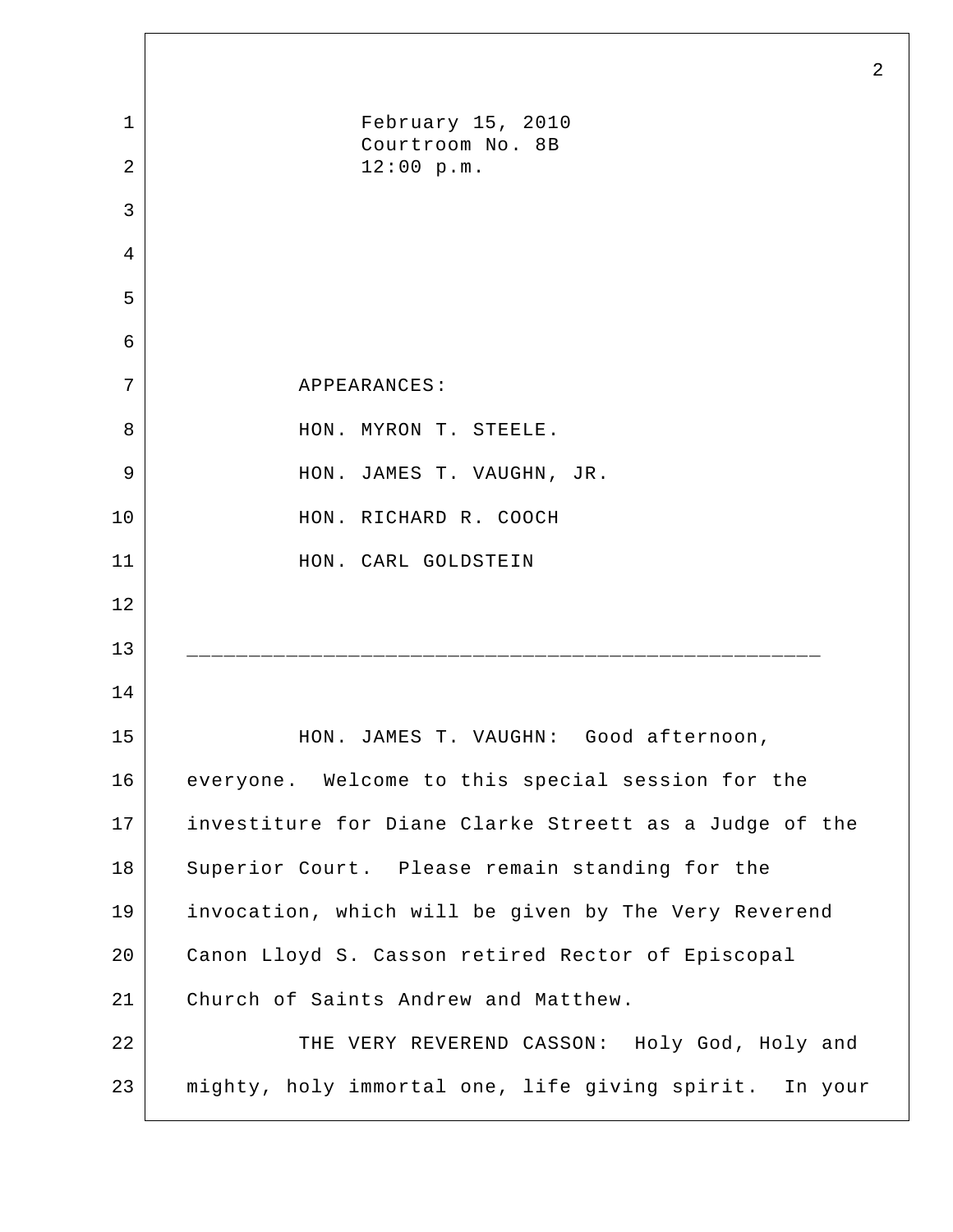1 2 3 love you pervade all that is, seen and unseen, and you dwell deep with within the midst of us. Your law is perfect, and your judgements are true.

4 5 6 7 8 9 10 11 12 13 14 Be with us gathered here today for the investiture of our Sister, your servant, Diane Clarke Streett, called to be a Judge of the Superior Court of our State of Delaware. Pour down upon her, we pray, an abundance of your blessing; that she may perform the duties of her office with grace, and dignity, as she dons her gown, and fold her with your love, and the assurance of your constant presence with her. Grant her the eyes to see your image in every person standing before her, according them the dignity and respect which you have conferred upon us all.

15 16 17 18 Grand her the wisdom to judge courageously, wisely, and insofar as is possible, without ambiguity, so that the decisions rendered from her bench are just, and impartial.

19 20 21 22 23 Give her compassion for the people who stand before her awaiting the judgement of the law, and guide her to know when her decisions need to be tempered by reason, and mercy. When she has exhausted her own sources of wisdom, grant her the insight to seek yours.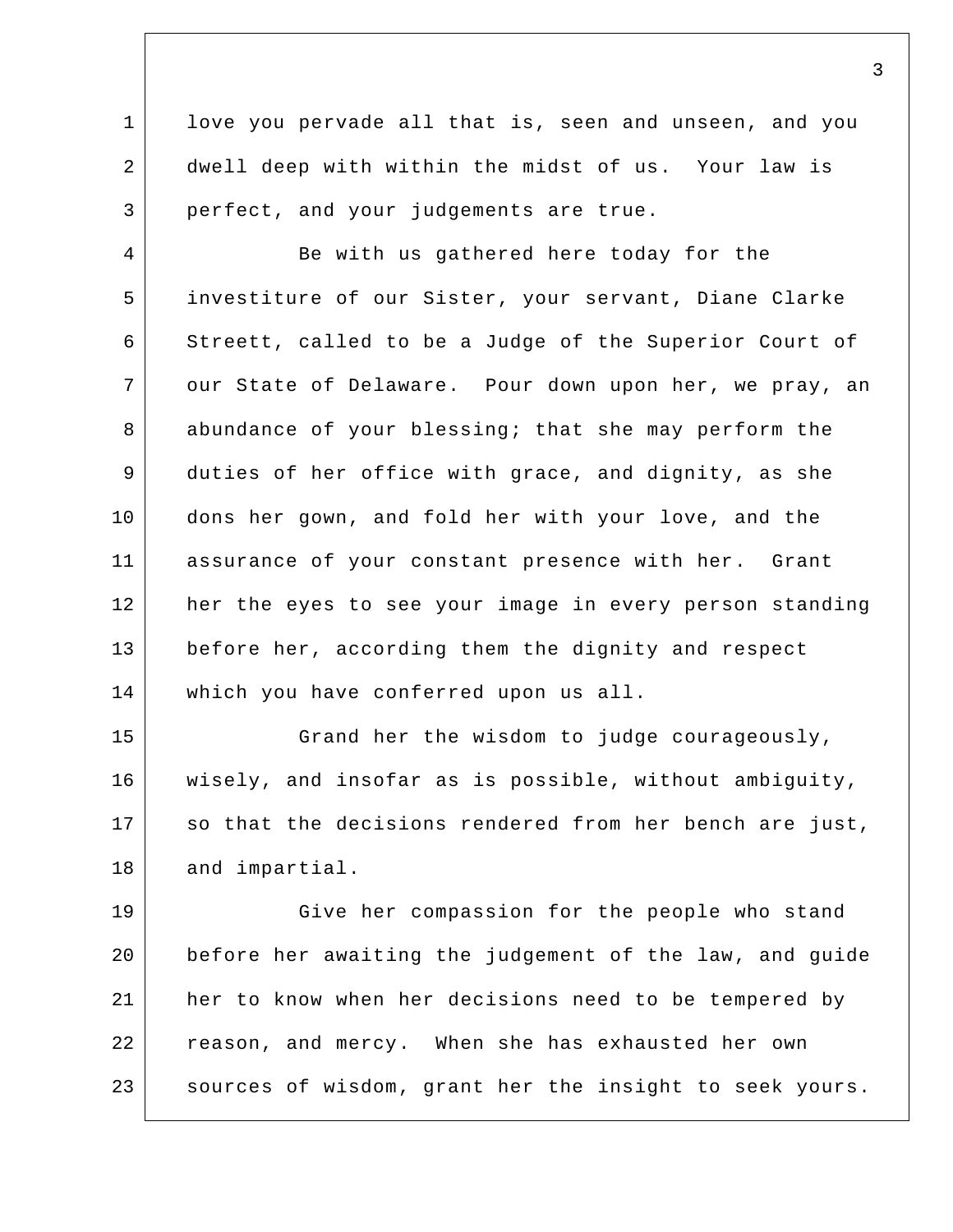1 2 3 4 5 6 7 8 When she makes a mistake, as all of us do. Grant her the humility to acknowledge and correct it. Give her such strength of character that no one may have cause to question her integrity, and protect her from the temptation to use her office for personal gain. Thus, may she secure and maintain the trust and respect of all of these with whom she interacts in the Courts, and the trust of all the people of Delaware.

9 10 11 12 13 14 15 Finally, give all of us, the will to support Judge Streett, with our prayers and cooperation, not only today, but as long as she serves; as she seeks both from the bench and in her work with others, the realization of the dream of Delaware as a happy, harmonious, and just place to live for its people of every religion, culture and way of life.

16 17 18 19 20 21 Anoint then this day, the Honorable Diane Clarke Streett, your servant, with the Oil of Gladness, and grant that as she enters her office, she will be strong, and of good courage, holding fast to that which is good, and right, and trusting that wherever she walks, You will be walking with her.

22 23 We make this prayer giving voice to all the people gathered, and from around this State who, in our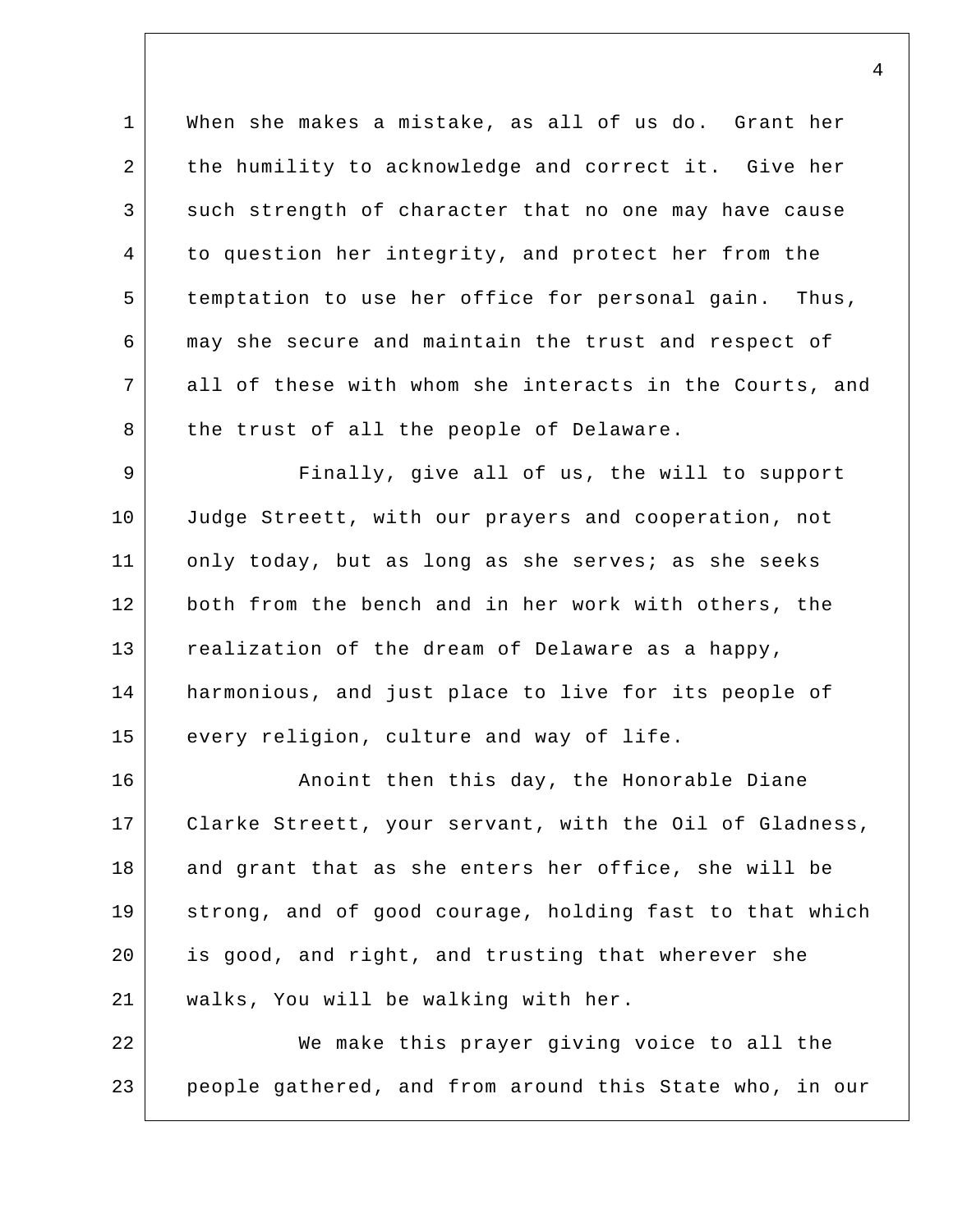1 2 3 4 5 6 7 8 9 10 11 12 13 14 15 16 17 18 19 20 21 22 23 5 diverse faiths, spiritual paths and with many names, call upon You. Amen. HON. JAMES T. VAUGHN: Thank you, Reverend. Resident Judge Cooch will now leads us in the Pledge of Allegiance. (Whereupon the Pledge of Allegiance was conducted.) HON. JAMES T. VAUGHN: Please be seated. Good afternoon, Ladies and gentlemen. Let me begin by introducing those who are seated with me on the bench today. To my right is Chief Justice Myron T. Steele of the Supreme Court of Delaware. To my left is Judge Carl Goldstein of the Superior Court. To the right of Chief Justice Steele is Resident Judge Richard R. Cooch of the Superior Court. And to the left of Judge Goldstein is where Superior Court Judge Diane Clarke Streett will be seated soon. (Applause.) HON. JAMES T. VAUGHN: In the jury box are Superior Court Judges and Commissioners for this special occasion. The Court recognizes many family members and friends of our next Superior Court Judge,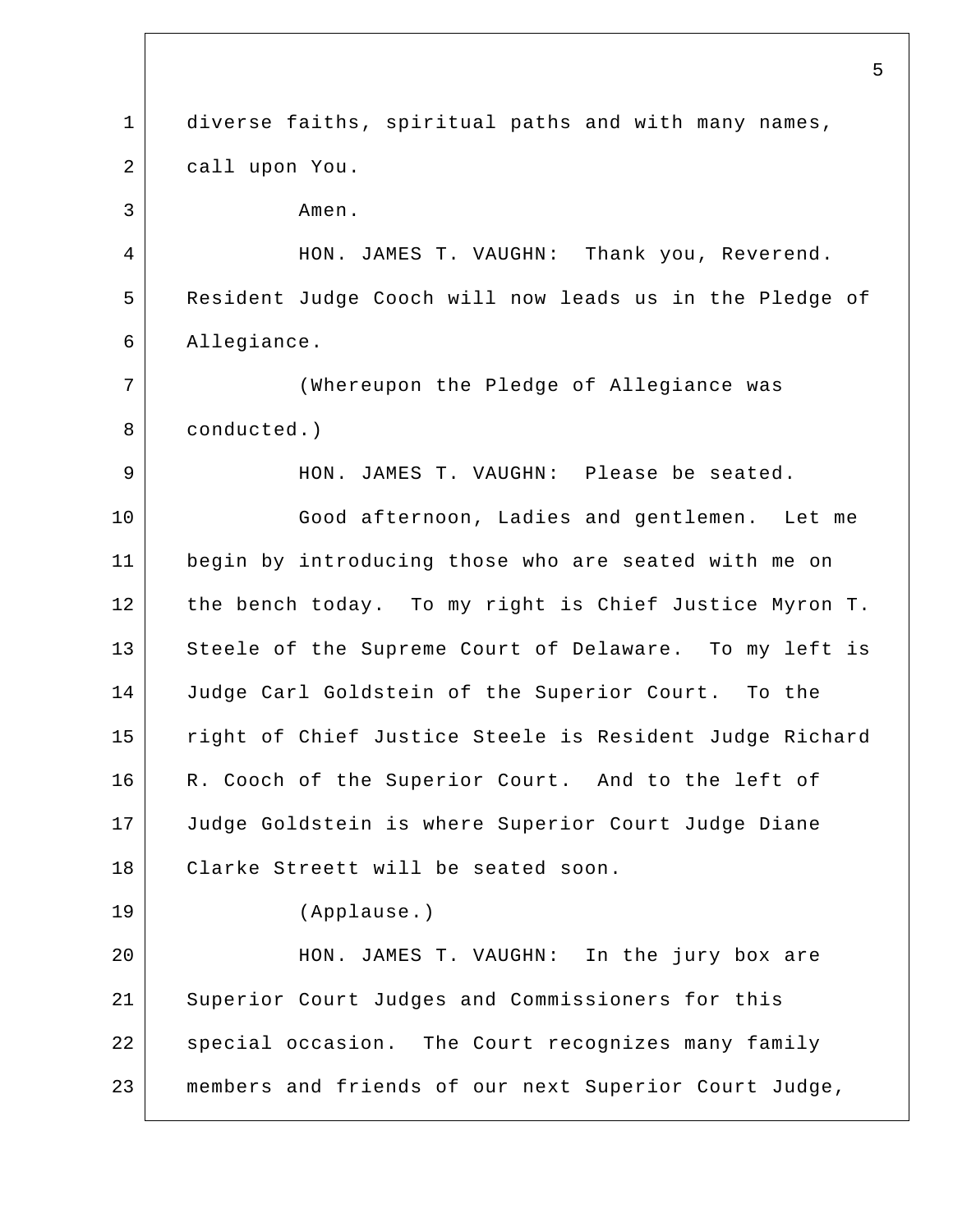1 2 3 4 5 6 who are present here today, and in particular, Paula and Dawn Pinnock, Darlene Pinnock and Bryce and Zoe. Judge and Mrs. Grosvenor. The Pinnock family; Ivy, Bobby, Lambert, Sonia, Andre and Michelle. Dreson and Miche Darden, Joanne Clarke, and Betty Taylor. To all of those family members, a warm welcome.

7 8 9 10 11 12 13 The Court also recognizes Governor Jack A. Markell, Senator Tom Carper, New Castle County Executive Chris Coons, members of the Delaware General Assembly who are here, other elected and appointed officials, members of the Delaware Judiciary and the Bar and Diane Streett's many friends including those who will speak today and I will introduce shortly.

14 15 16 17 18 19 20 To all a warm and special welcome to the Superior Court. We are here today to commemorate the beginning of Diane Clarke Streett's career as a member of the Superior Court, our State's general jurisdiction trial court. The proceeding is one of investiture where the historical robing is a special ceremony, significance and public commitment under oath.

21 22 23 The robe itself is a symbol of impartiality and the judge 's solemn duty to administer equal justice on behalf of the people that we serve.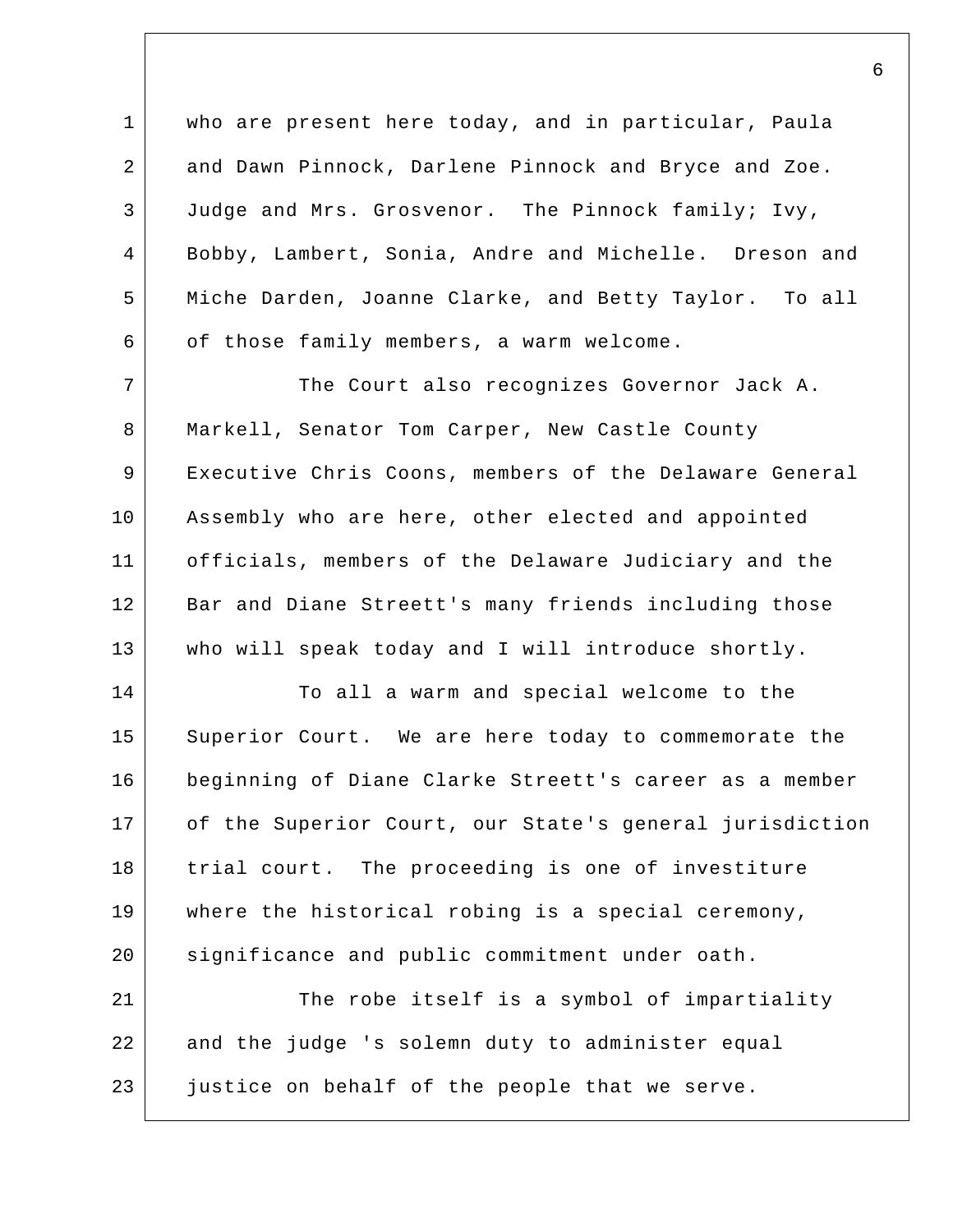1 2 3 4 5 6 7 8 9 10 11 12 13 14 15 16 17 18 19 20 21 22 23 7 It is now my pleasure to ask the Honorable Myron T. Steele to administer the oath of office Diane's daughter Courtney A. Streett will hold the Bible. Diane's "Aunt" Ivy Pinnock will assist Courtney with the robe. HON. MYRON T. STEELE: Are you prepared to take the oath? HON. DIANE CLARKE STREETT: Yes, I am. HON. MYRON T. STEELE: Place your right hand on the Bible. Please repeat after me, I... HON. DIANE CLARKE STREETT: I, Diane Clarke Streett. HON. MYRON T. STEELE: ...do proudly swear... HON. DIANE CLARKE STREETT: Do proudly swear. HON. MYRON T. STEELE: ... to carry out the responsibilities... HON. DIANE CLARKE STREETT: To carry out the responsibilities. HON. MYRON T. STEELE: ...of judge of the Superior Court... HON. DIANE CLARKE STREETT: Of judge of the Superior Court. HON. MYRON T. STEELE: ...to the best of my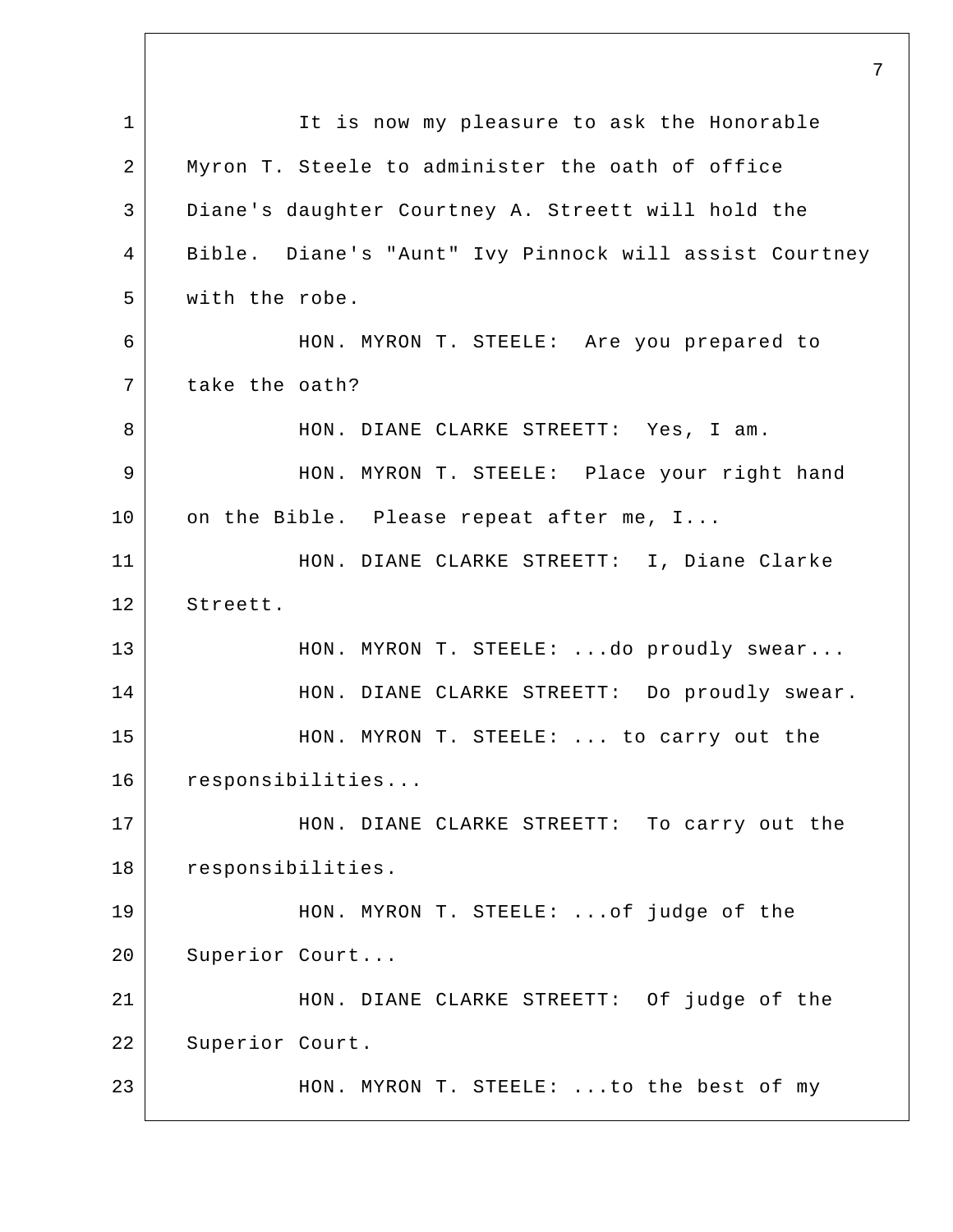1 2 3 4 5 6 7 8 9 10 11 12 13 14 15 16 17 18 19 20 21 22 23 8 ability... HON. DIANE CLARKE STREETT: To the best of my ability. HON. MYRON T. STEELE: ...freely acknowledging... HON. DIANE CLARKE STREETT: Freely acknowledging. HON. MYRON T. STEELE: ...that the powers of this office... HON. DIANE CLARKE STREETT: That the powers office. HON. MYRON T. STEELE: ...flow from the people. HON. DIANE CLARKE STREETT: Flow from the people. HON. MYRON T. STEELE: ...I'm privileged to the represent. HON. DIANE CLARKE STREETT: I am privileged to represent. HON. MYRON T. STEELE: ...I further swear... HON. DIANE CLARKE STREETT: I further swear. HON. MYRON T. STEELE: ...that I will always place the public interest... HON. DIANE CLARKE STREETT: That I will always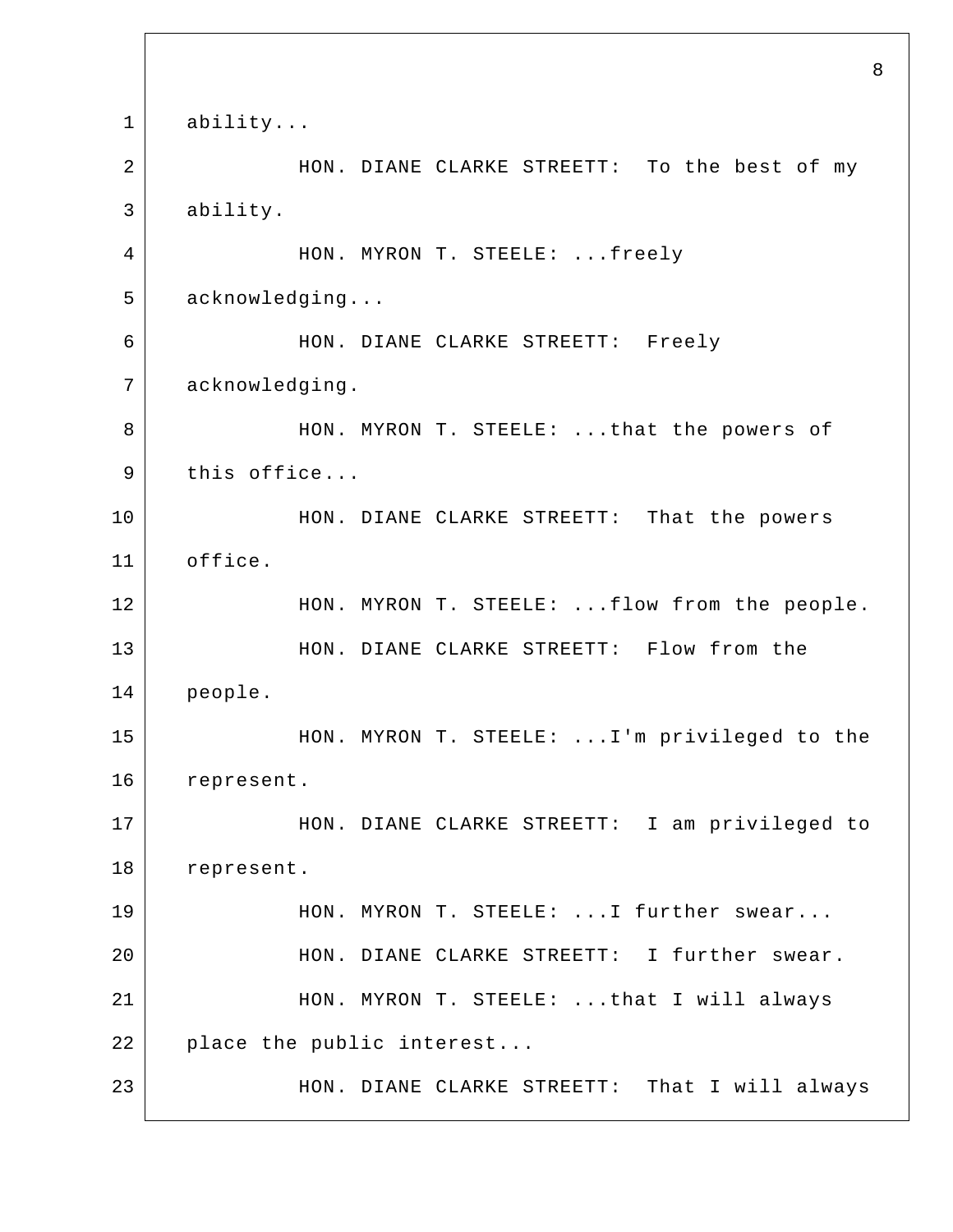1 2 3 4 5 6 7 8 9 10 11 12 13 14 15 16 17 18 19 20 21 22 23 9 place the public interest. HON. MYRON T. STEELE: ...above any special or personal interest... HON. DIANE CLARKE STREETT: Above any special or personal interest. HON. MYRON T. STEELE: ...and to respect the right of future generations... HON. DIANE CLARKE STREETT: And to respect the right of future generations. HON. MYRON T. STEELE: ...to share the rich, historic... HON. DIANE CLARKE STREETT: To share the rich, historic. HON. MYRON T. STEELE: ... and natural heritage of Delaware... HON. DIANE CLARKE STREETT: And natural heritage of Delaware. HON. MYRON T. STEELE: ... in doing so... HON. DIANE CLARKE STREETT: In doing so. HON. MYRON T. STEELE: ... I will always uphold and defend... HON. DIANE CLARKE STREETT: I will always uphold and defend.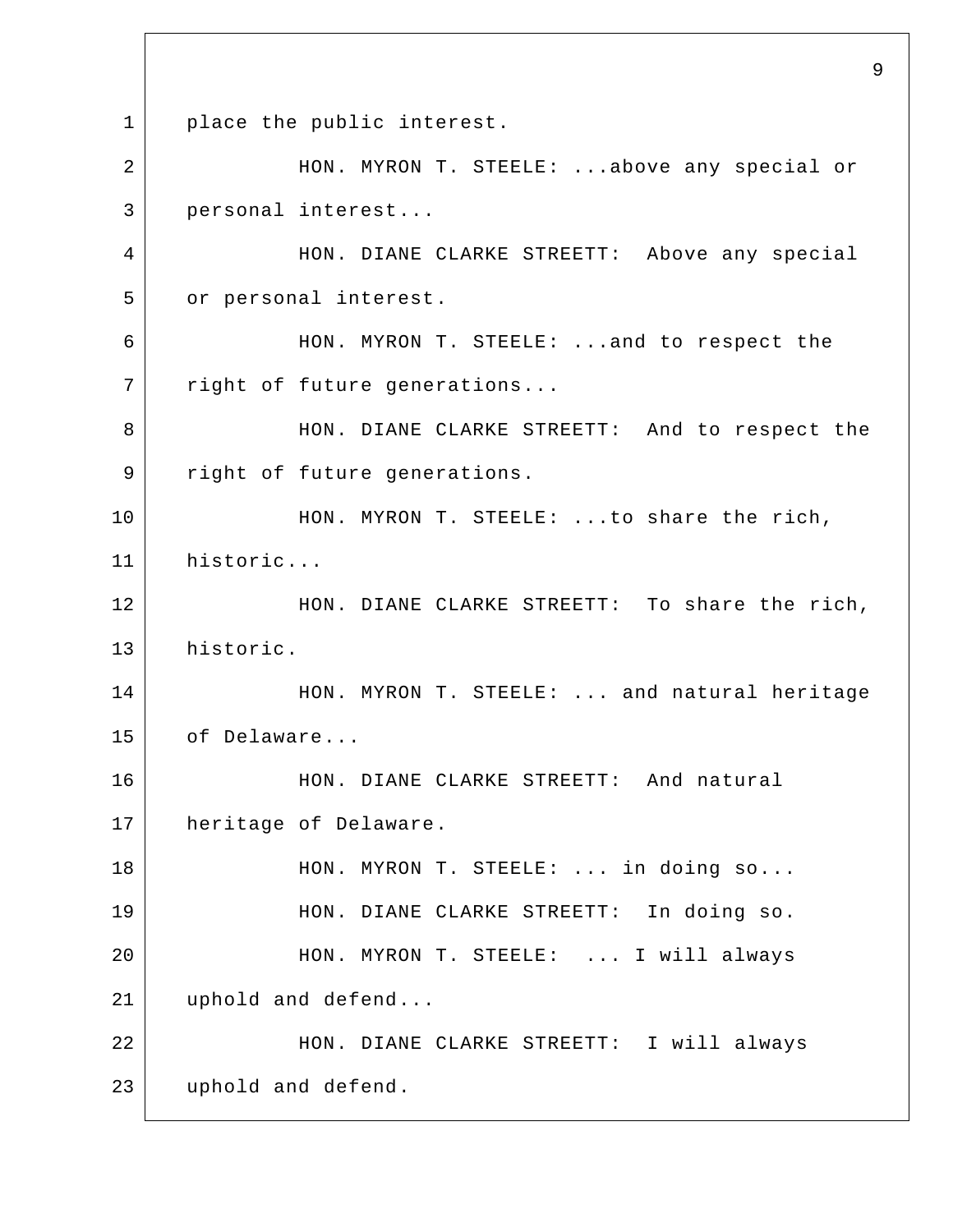|              | 10                                                    |
|--------------|-------------------------------------------------------|
| $\mathbf{1}$ | HON. MYRON T. STEELE:  the Constitutions              |
| 2            | of my country.                                        |
| 3            | HON. DIANE CLARKE STREETT: The Constitutions          |
| 4            | of my country.                                        |
| 5            | HON. MYRON T. STEELE:  and my State                   |
| 6            | HON. DIANE CLARKE STREETT: And my State.              |
| 7            | HON. MYRON T. STEELE:  so help me God.                |
| 8            | HON. DIANE CLARKE STREETT: So help me God.            |
| 9            | HON. MYRON T. STEELE: Congratulations.                |
| 10           | (Applause.)                                           |
| 11           | (Whereupon the robing ceremony took place.)           |
| 12           | (The Hon. Diane Clarke Streett takes the              |
| 13           | bench.)                                               |
| 14           | HON. JAMES T. VAUGHN: I would like to ask for         |
| 15           | the recognition Congressman Mike Castle. Welcome.     |
| 16           | (Applause.)                                           |
| 17           | HON. JAMES T. VAUGHN: The judicial office             |
| 18           | which Judge Streett enters today was created in 1985, |
| 19           | when the Court expanded from 11 to 13 members. It has |
| 20           | been occupied from then until now only by Judge       |
| 21           | Streett's predecessor, Judge John E. Babiarz, Jr.;    |
| 22           | before recognizing today's speakers I would like to   |
| 23           | warmly welcome Diane to the Superior Court.           |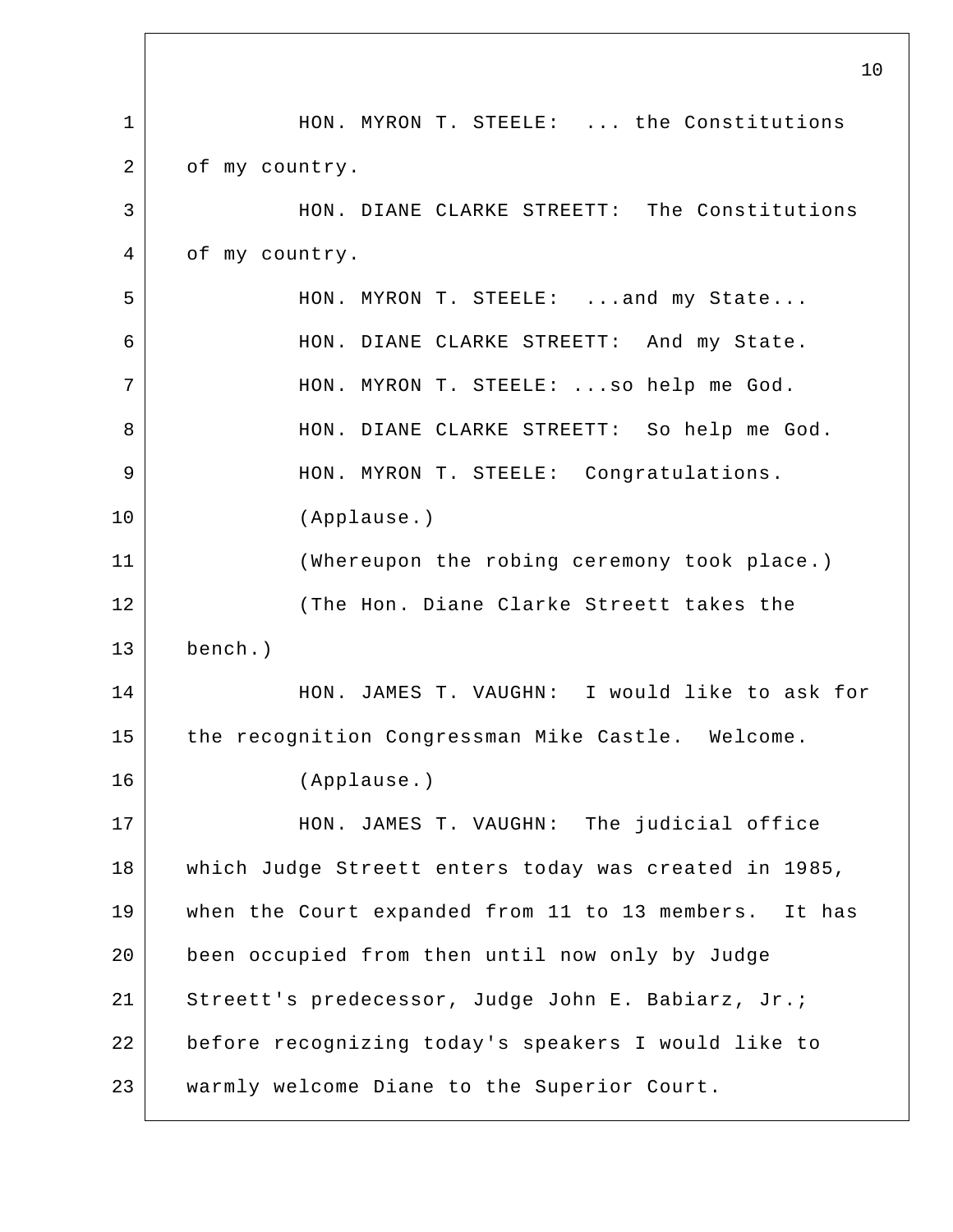1 2 3 4 5 6 7 8 9 10 11 12 13 14 15 16 17 18 19 20 21 22 23 She brings outstanding credentials to the Court from her years of experience as Chief Legal Counsel for City of Wilmington Law Department and as a prosecutor and defense attorney. Her qualifications and experience make her fully deserving of the honor which the Governor and Senate have conferred upon her. I know that Diane and I will have no trouble at all working very well together in our new relationship as colleagues on the Superior Court. Each of us on the Superior Court look forward to working with Diane as our newest colleague. I would now like to invite the Honorable Jack A. Markell, Governor of the State of Delaware to make any remarks the Governor wishes to make. (Applause.) HON. JACK A. MARKELL: Thank you. First of all my congratulations to Diane and to the Chief Justice and President Judge Vaughn. I have to say I compliment you for setting the tone for fiscal austerity here because as I sat down I went to try to figure out how to use that water pitcher, Frannie Haney came over and she said I know we should probably have a bottle for you but we are cutting back. So you have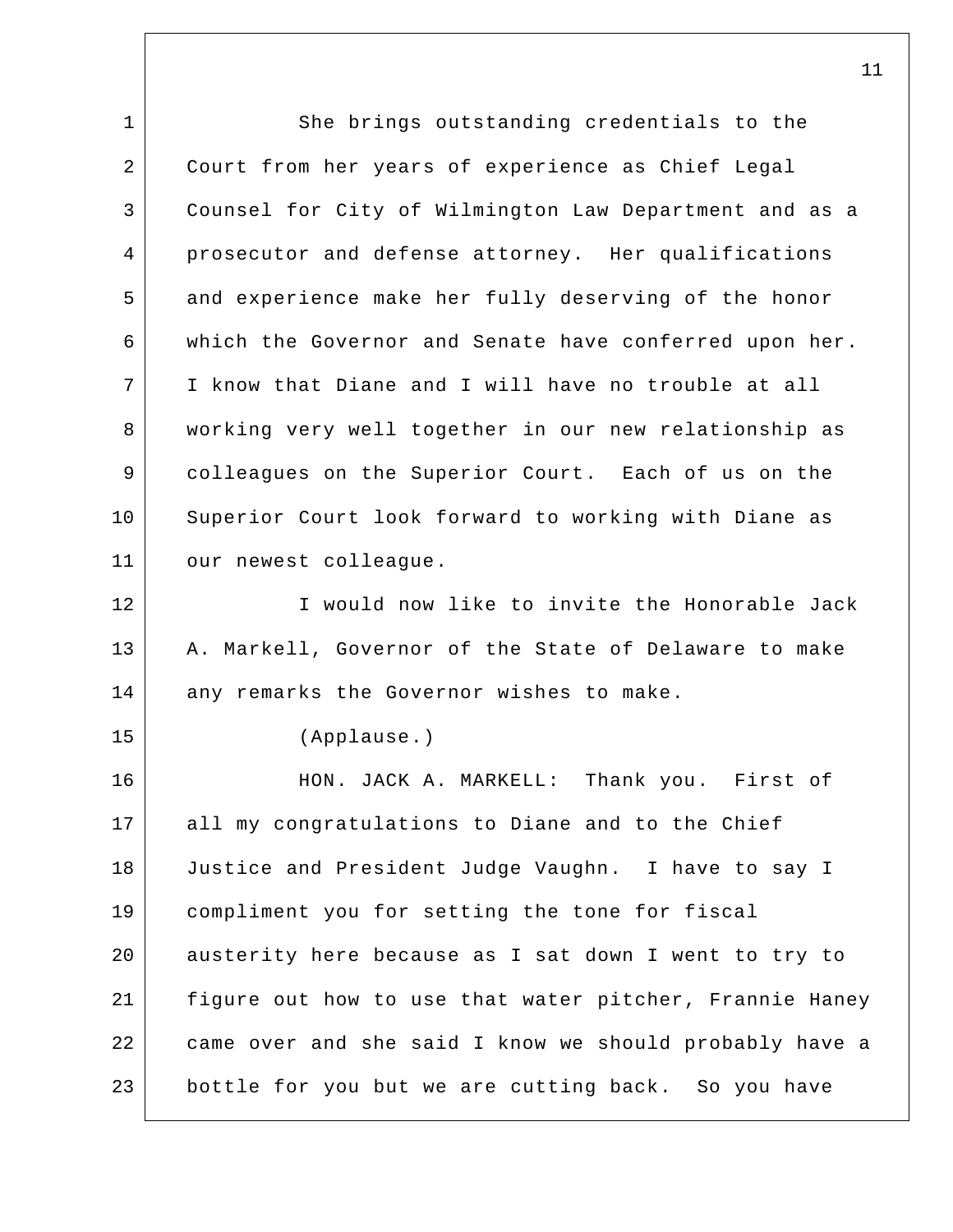done a very nice job getting the message through.

1

2 3 4 5 6 7 8 9 10 11 There is clearly a reason that Delaware is recognized as such a leader in corporate law. We have a legal system that is the envy of our nation. And I want to start by thanking all of the members of Bench who are here, as well as members of the Bar because we are able to attract people like Diane into public service and into serving in this capacity, in large part because she is aware of the quality, caliber, and character of her colleagues on the Bench, and the lawyer whose will come before her.

12 13 14 15 16 17 18 19 20 21 22 23 She does have, as the President Judge said, an incredible background, to serve on this Court. She has a rich and varied career including service as a state prosecutor in Brooklyn, where she was a member of Brooklyn's first sex crimes unit. She was an assistant US Attorney. She was assistant counsel in the United States Congress, advising the Senate Judiciary Committee's Subcommittee on crime, House Judiciary Committee Subcommittee on criminal justice. She was the City Solicitor of Wilmington, Senior Assistant Public Defender for more than 10 years and the Register of Wills for New Castle County since 2001.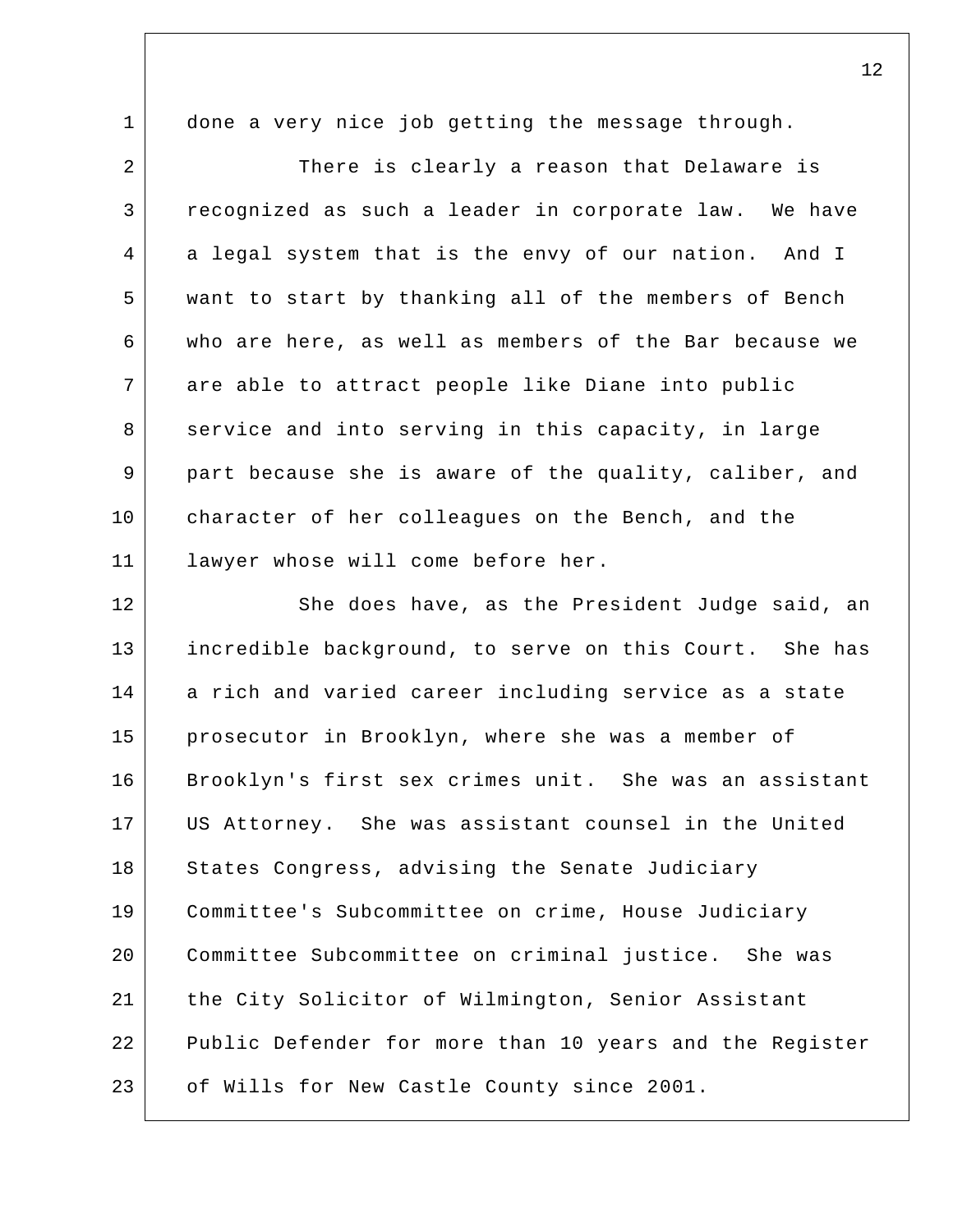1 2 3 For a court that deals both on the civil and criminal side, she has a great background in both and I am delighted to abide her qualifications.

4 5 6 7 8 9 10 11 12 13 14 15 But her appointment in my mind goes beyond the qualifications and experience which can be summarized on a resume, or a CV, and they really go to the heart of the person and the character of the person. I have known Diane for many years now. She is somebody, I think you can see it just now, as Courtney helped her with the investiture and to see the pride and passion that came through in Diane's eyes. I mean, this is clearly an emotional moment for her and I think, in large part, this is an emotional moment because of her absolute God given determination to do everything that she possibly can to serve the public.

16 17 18 19 20 21 22 23 Really, to me, that motivation comes shining through in so many ways, and I think it was on full display for all of us just a few moments ago. I had the opportunity to sits down with Diane as part of this capacity and I want to thank the members of Judicial Nominating Commission who do such wonderful work and they sent me several good names, really, we have such wonderful candidates in Delaware.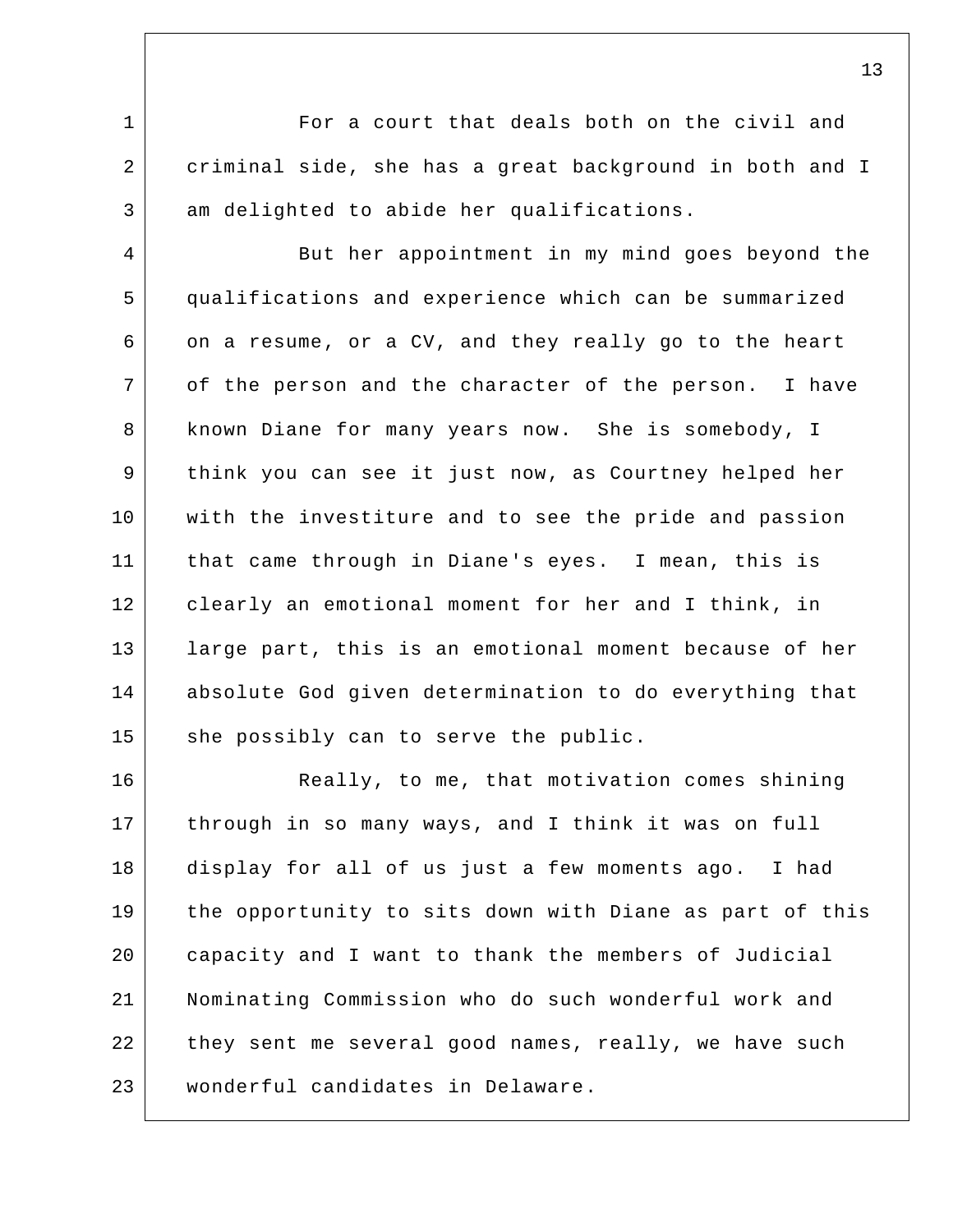1 2 3 4 5 6 7 8 9 10 11 12 13 14 15 16 17 18 19 20 21 22 23 In my conversations with Diane over the last several months, her commitment to serving in this capacity, to do so many of the things that Canon Casson talked about in his beautiful invocation about being just, about recognizing the need for humility because sometimes mistakes are made. We all make mistakes but the question is; what do you do once the mistakes are made? You take ownership and responsibility for them. And I have absolutely no doubt whatsoever, knowing Diane as I do, about the quality of her character, her temperament, her commitment to public service, and her view that serving in this capacity, as it is for so many people, it's really the pinnacle of a career in public service and in the law. So I am grateful on behalf of the people of the State, Diane, that you are willing to serve the public in this capacity. I am grateful to all of your colleagues that you have so many people to learn from and who will help mentor you and I just, again, on behalf of everybody in Delaware, in a State where, and in a country where the justice, the administration of justice is so important. And it represents, in the very best way, who we are as a people. I have every confidence that you will live up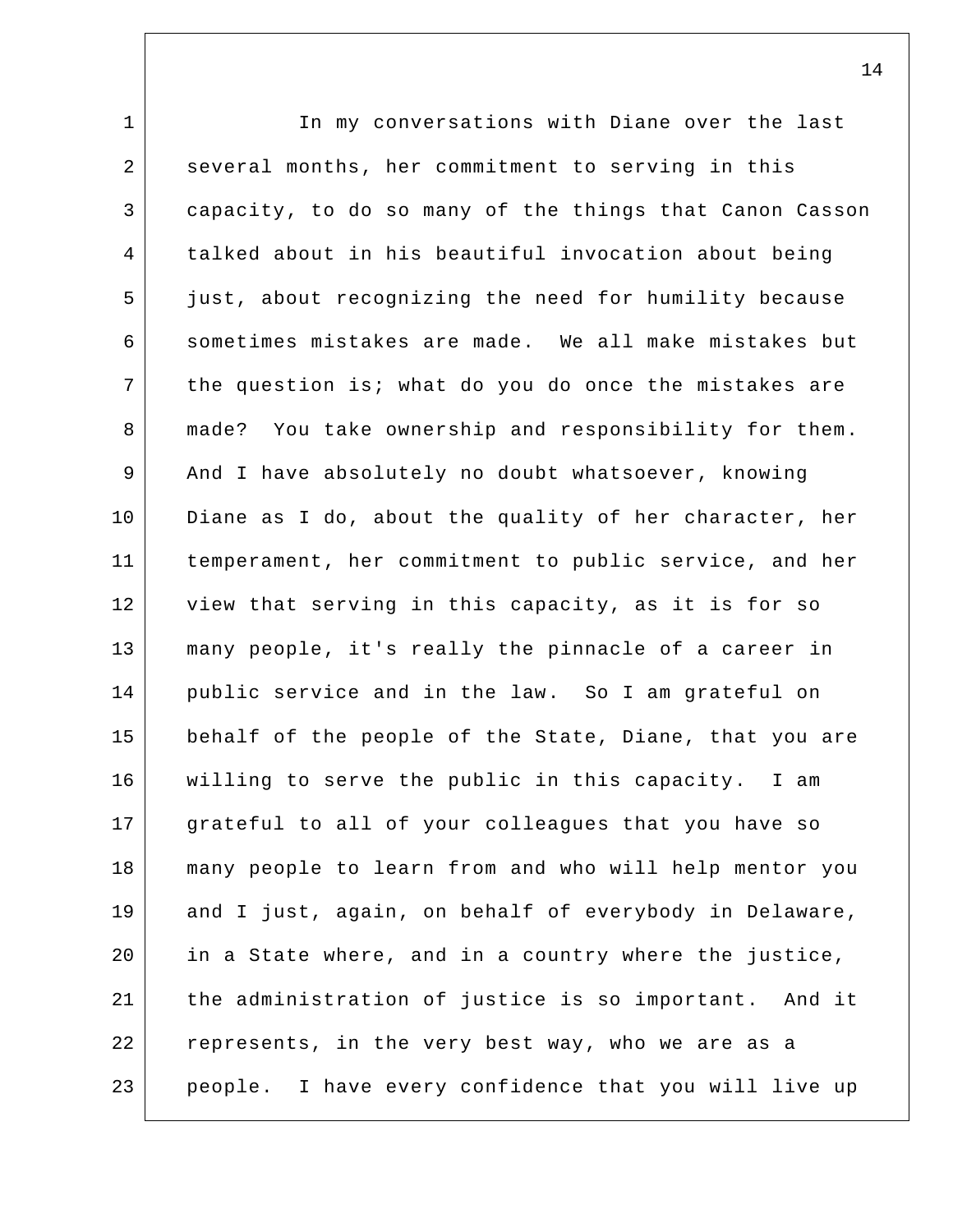1 2 3 4 5 6 7 8 9 10 11 12 13 14 15 16 17 18 19 20 21 22 23 to every expectation, the highest of expectations, for everybody in the State. Congratulations. (Applause.) THE COURT: Thank you, Governor Markell. I would now like to recognize the Honorable Joshua W. Martin, III who served an a judge of this Superior Court. Judge Martin. HON. JOSHUA W. MARTIN, III: Thank you, President Judge Vaughn. May it please the Court, Chief Justice Steele, Governor Markell, members of the Bench, and Bar, Judge Streett's family, ladies and gentlemen, it is indeed an honor for me to participate in this, the investiture of Diane Clarke Streett as a member of the Delaware Superior Court. This Court was my home for a number of years and it is a real pleasure to be back for this special occasion. I am also representing Ben Strauss, President of the Delaware State Bar Association. It is a tradition that the Delaware State Bar Association's President offer comments at an investiture, but unfortunately Ben is out of town today, and unable to offer his well wishes in person. He asked me, as past president of the Association to offer congratulations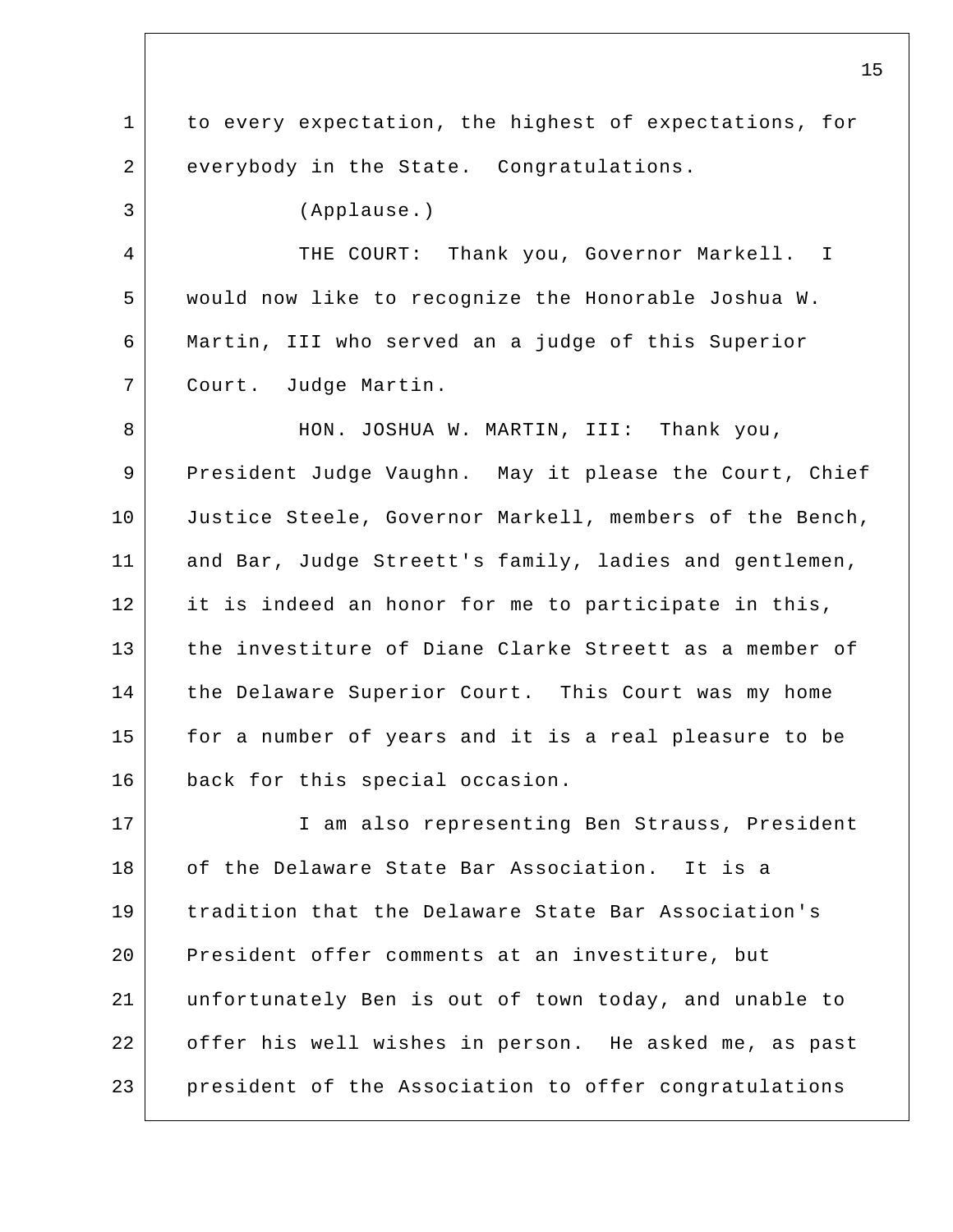and his apology for not being able to attend.

1

23

2 3 4 5 6 7 8 9 10 I checked my files and I have been privileged to speak at eight of these special sessions of our State and Federal court, but today is, indeed, special. I have known Diane since she started in Delaware as an Assistant City Solicitor back in Wilmington, back in the mid '80s. Although she has referred to me as a mentor, and supporter, I consider myself simply a friend, which hopefully includes those two other attributes.

11 12 13 14 15 16 17 18 19 20 21 22 We both attend the same church, the Episcopal Church of Saints Andrew and Matthew. I can't say that we've prayed about this judgeship, or asked for any divine intervention, so Diane could become a judge, but I will tell you this has been a dream of hers for a very long time. It is an important event when a member of our Bar is singled out for the high honor of ascending to the Bench. This is both an acknowledgment of a lawyer's honesty, integrity, confidence and the prediction that decision making can be entrusted in what is one of the highest of callings; that is the administration of justice.

I am reminded of the words of former Chief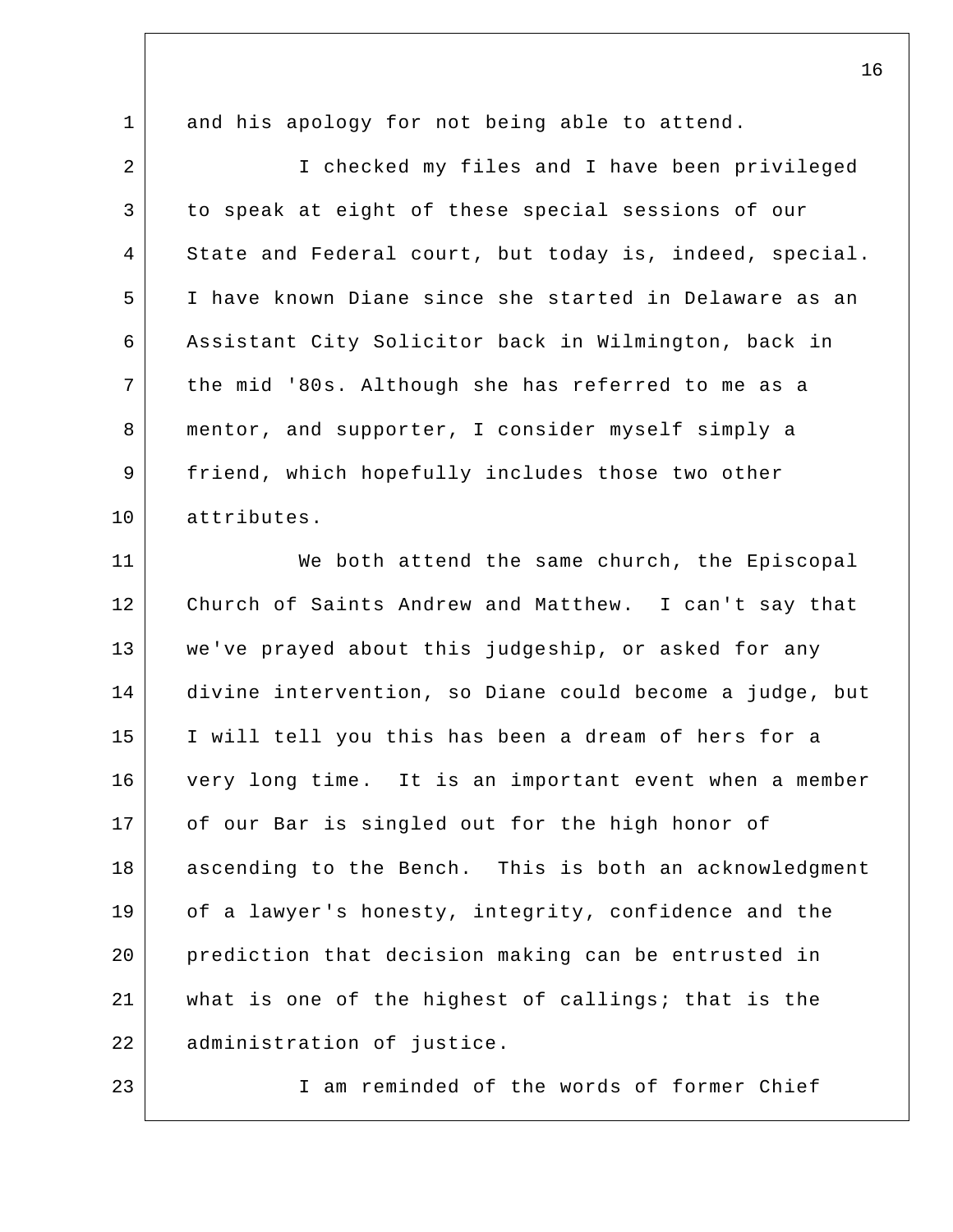1 2 3 4 5 6 7 8 Justice Daniel Herrmann spoken at my own investiture when he said, "No greater honor may come to a fellow citizen, no more serious responsibility may be undertaken by a fellow citizen, and no more sacred duty may be entrusted to a fellow citizen than the honor, and the responsibility, and the duty of sitting in judgement of his or her fellow citizens." But what do we know about Diane Clarke Streett?

9 10 11 12 13 14 15 16 17 She was an honor student throughout her educational endeavors. You heard she has an extensive background in criminal law as a prosecutor and defense attorney. She has civil experience representing Chapter 13 Bankruptcy debtors, nine years in a quasi-judicial capacity for Chancery Court as New Castle County Register of Wills. She served as head of the City of Wilmington's law department, the City Solicitor.

18 19 20 21 22 23 There is so much more, such as this was the first woman of color to graduate from Cornell Law School. First person of color to serve -- (Applause.) First person of color to serve as full-time Assistant Public Defender in Delaware and she has had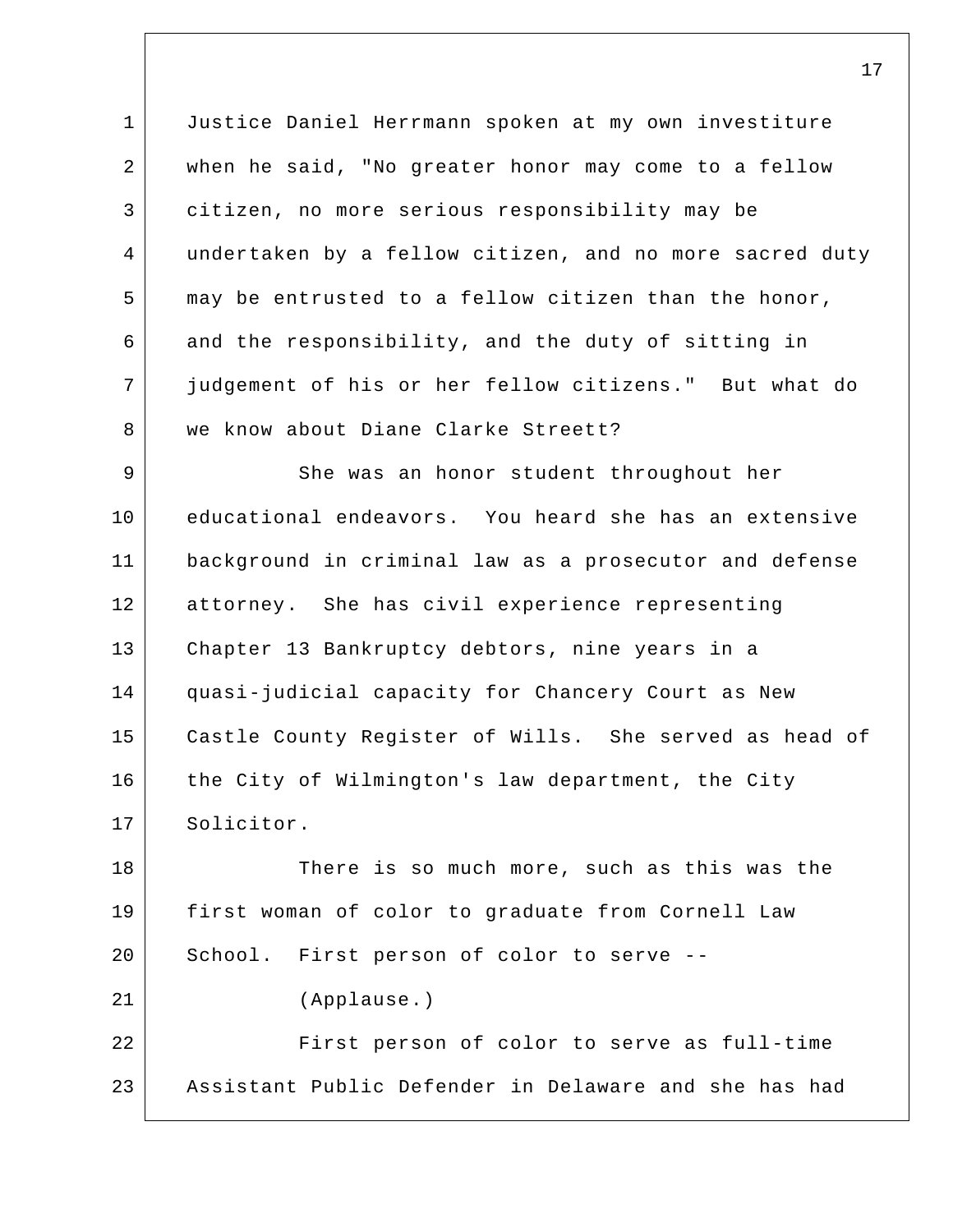1 2 3 4 5 6 7 8 many other firsts on the diversity front. Moreover, she has been involved in a number of organizations in our State, so she has a good feel for the pulse of the community, but in an attempt to find out a bit more about our new judge, I decided to confer with someone who has known her for a long time, someone whose intelligence I respect, and someone with the training to give me the real scoop.

9 10 11 12 13 14 15 16 17 18 19 As many of you know, Diane's daughter Courtney, a graduate of the St. Andrews School -- don't be embarrassed, Courtney. She is a graduate of the St. Andrews School here in Delaware, Wellesley College. Now she is in the Columbia University Graduate School of Journalism. I asked Courtney; what do you think are your mother's qualifications to be a Superior Court Judge? I wanted her reactions as if she had interviewed her mother over a period of time. I was looking for a clear, unvarnished insightful view of our new judge.

20 21 22 23 Courtney shared three vignettes with me that help us to get our now judge just a little better. First she mentioned that when her mother called to indicate she had been confirmed, Diane lamented this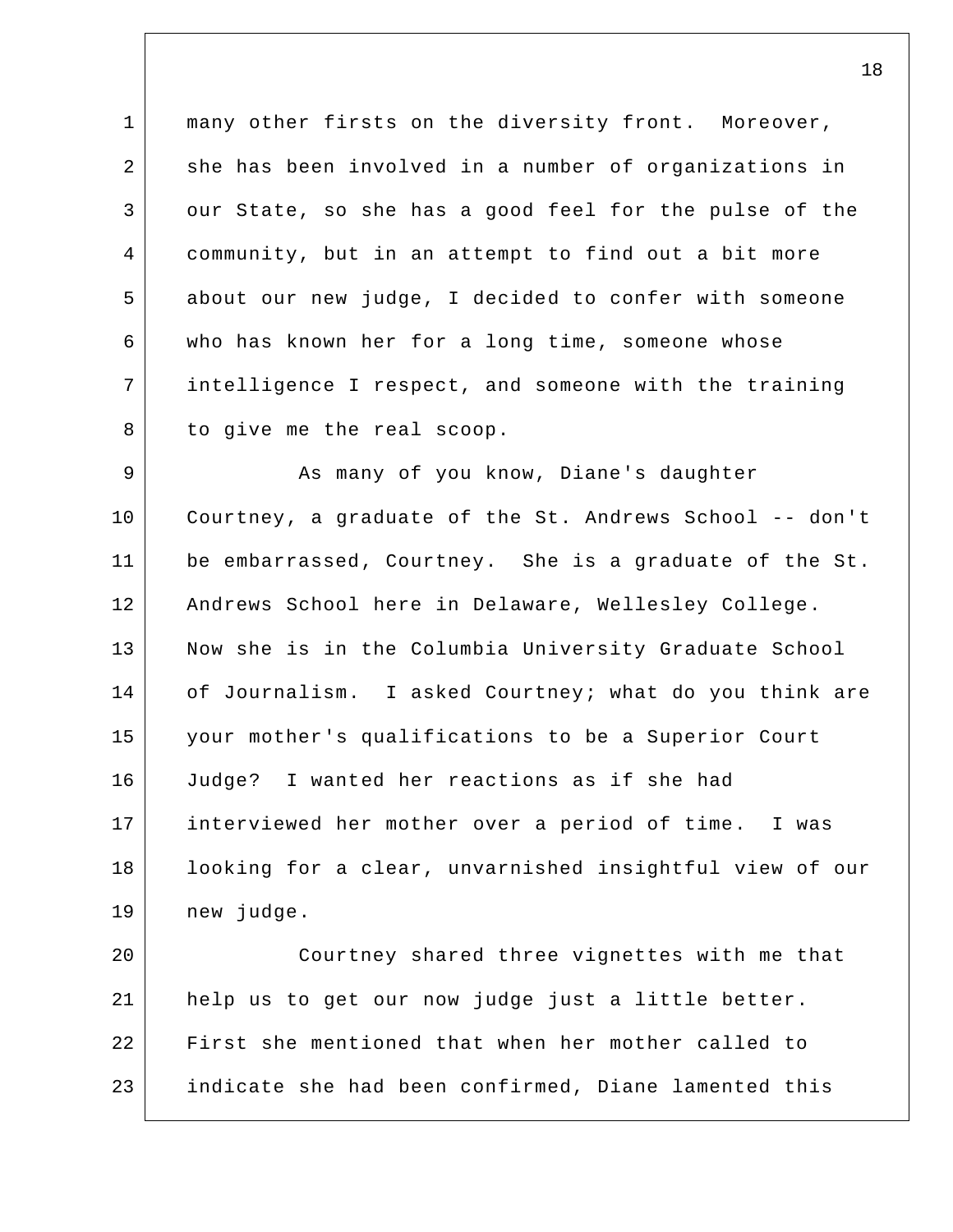1 2 3 4 5 6 7 8 9 10 was her first Saturday day off in years. As many of you will appreciate, having been the Register of Wills, she -- an elected position, meant you couldn't pass up the opportunity to meet a new friend or new supporter at any time. Saturday were filled with festivals, parades, meetings, performances, you name it. And Diane made practically all of them as people in this community know, including being at the GM plant at four and five in the morning when the shifts were changing to greet those arriving and leaving work.

11 12 13 14 15 16 17 18 19 20 The second story Courtney shared with me is that before becoming Register of Wills, Diane was a Public Defender, and a single mother. Courtney recalls one incident she was in fifth grade and violently ill one morning. Her mother had a trial, and there was no one else to stay home with her, so Courtney went to school. Her mother did the right thing to the consternation of Courtney and the school nurse, but she stuck with that client who really needed her support that day.

21 22 23 The third story that Courtney share with me is a little-known story about her mom. She is one of the few defense attorneys in our State who has had the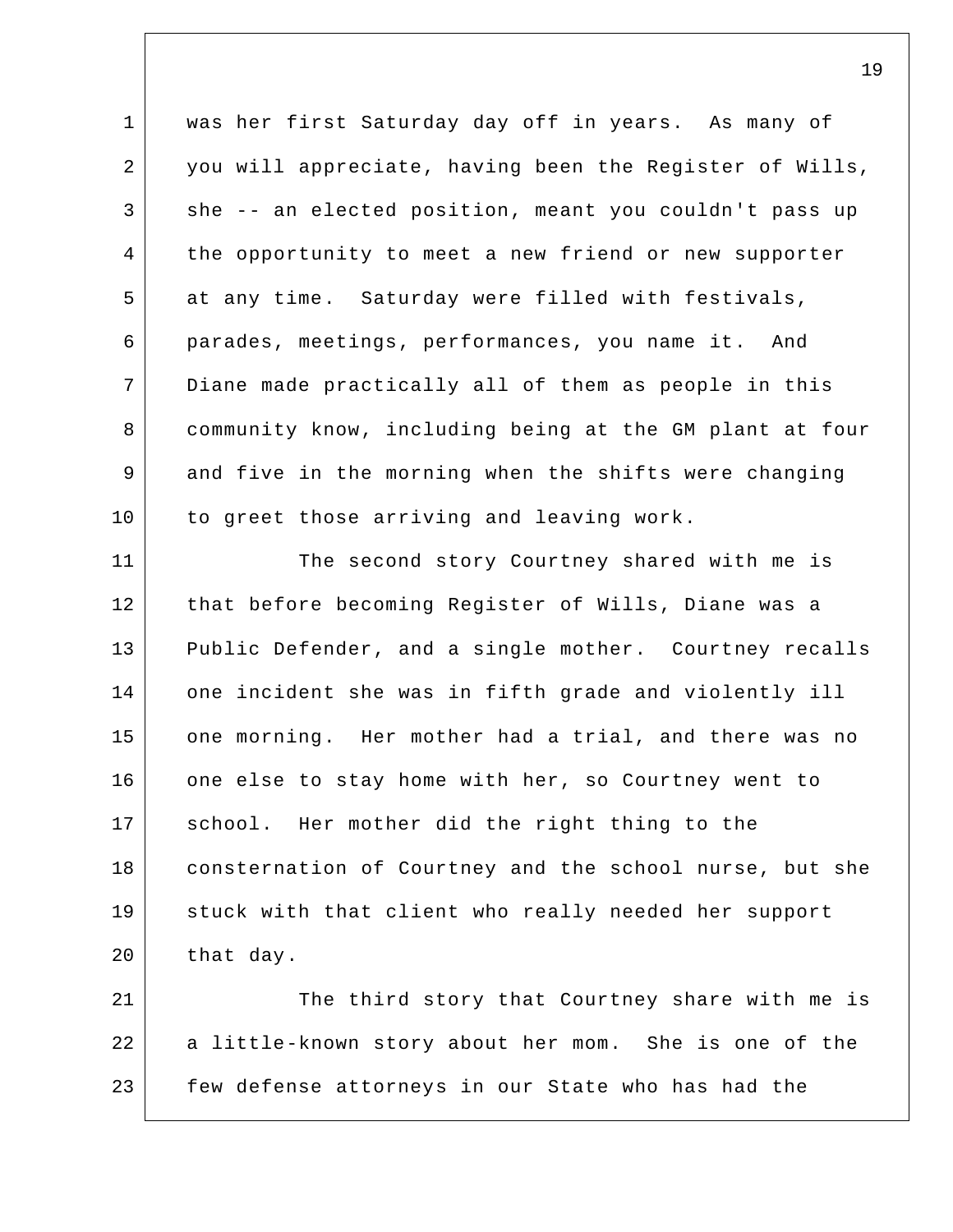1 2 3 4 5 6 7 8 9 10 11 12 13 14 15 16 17 18 19 20 21 22 sentence of defendant overturned in a capital case with that client having now been released. You see, the client was wrongfully convicted and has now been rightfully returned to society as a free man. (Applause.) Courtney says that her mother, as modest as she is, has always worked hard, fought for the underdog, the person who needs the most care. You could just feel the love and pride in her written words. But, now, the significance of being a judge, with all of her preparation, Diane's work on the Superior Court will not be easy. Judging is very difficult work, not for the timid, or the weak. The infirmities, frailties, and the missteps of human beings have to be adjudicated by people who understand the law, but who also understand people. As important as it is to be erudite, and intellectual, it is also important to simply care. Persons who come before the Court in civil and criminal matters deserve respect, patience, firmness and compassion. But our entire community requires jurists who will insure that the administration of

justice is efficient, focussed, and designed to

23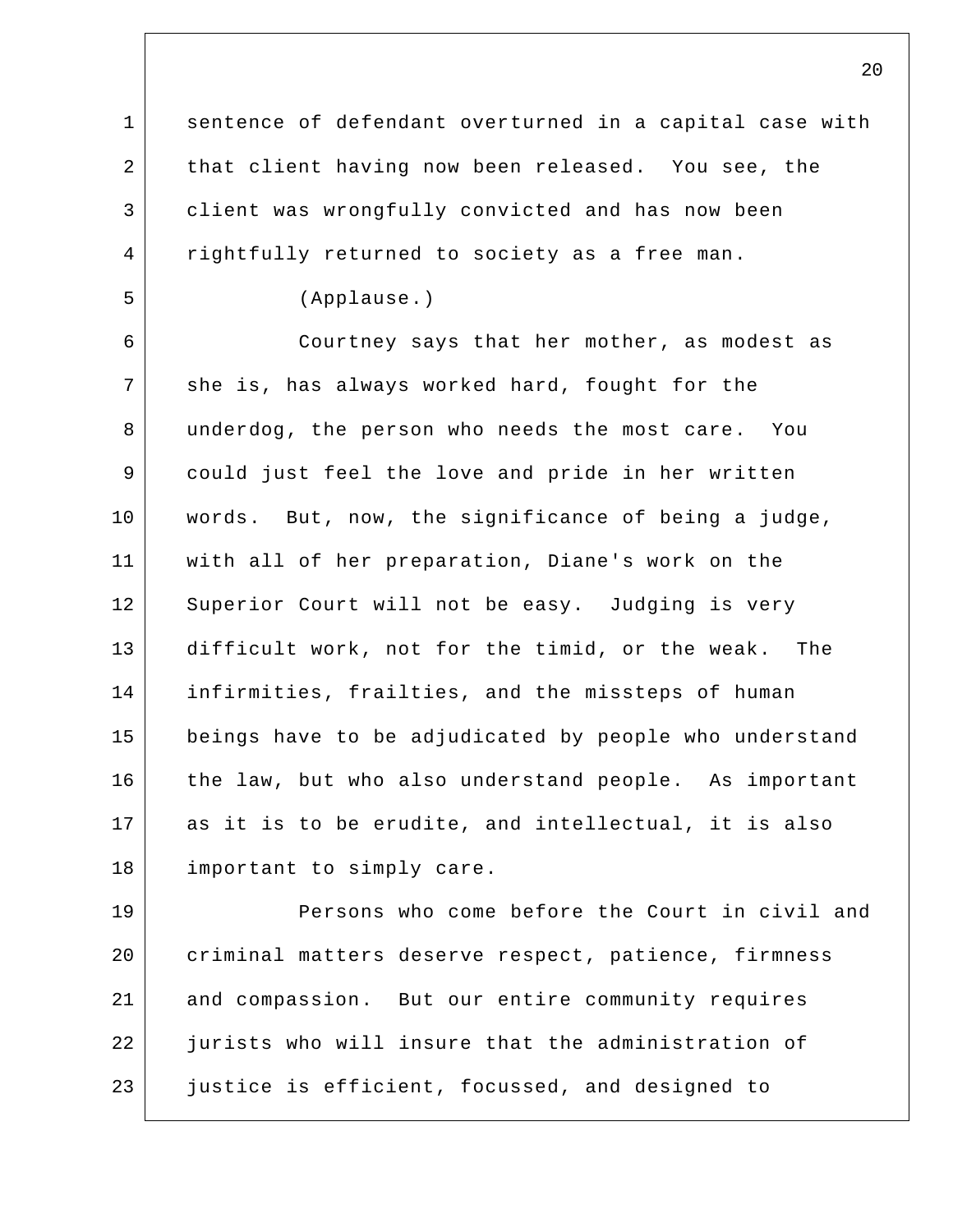1 2 3 4 5 maintain on ordered society. Judging, although difficult, is more than pomp and circumstance, more than the grandeur of courtrooms, majestic though they may, more than the honor and acclaim that go with the appellation judge.

6 7 8 9 10 11 12 13 14 15 16 17 18 19 20 21 22 Judging carries with it the awesome responsibility of righting, or maybe just adjusting life's wronging. Restoring order where just maybe none exists. Redirecting property to its rightful place, affecting with one decision wholesale populations of people, preserving liberty where appropriate, while maintaining the peace and tranquility that everyone in this room cherishes so much. Diane will be tested in this new role in her life. She will need the support, during her tenure on the Bench, of everyone who is here today to congratulate her on her ascendancy. It is not important that you agree with the decisions that she will make. What is important is that we can be comforted in the knowledge that someone with integrity, intelligence, professionalism, and perseverance has accepted the call sit in judgement of the conduct and deeds of those who come before her.

Before coming here this afternoon, I had the

23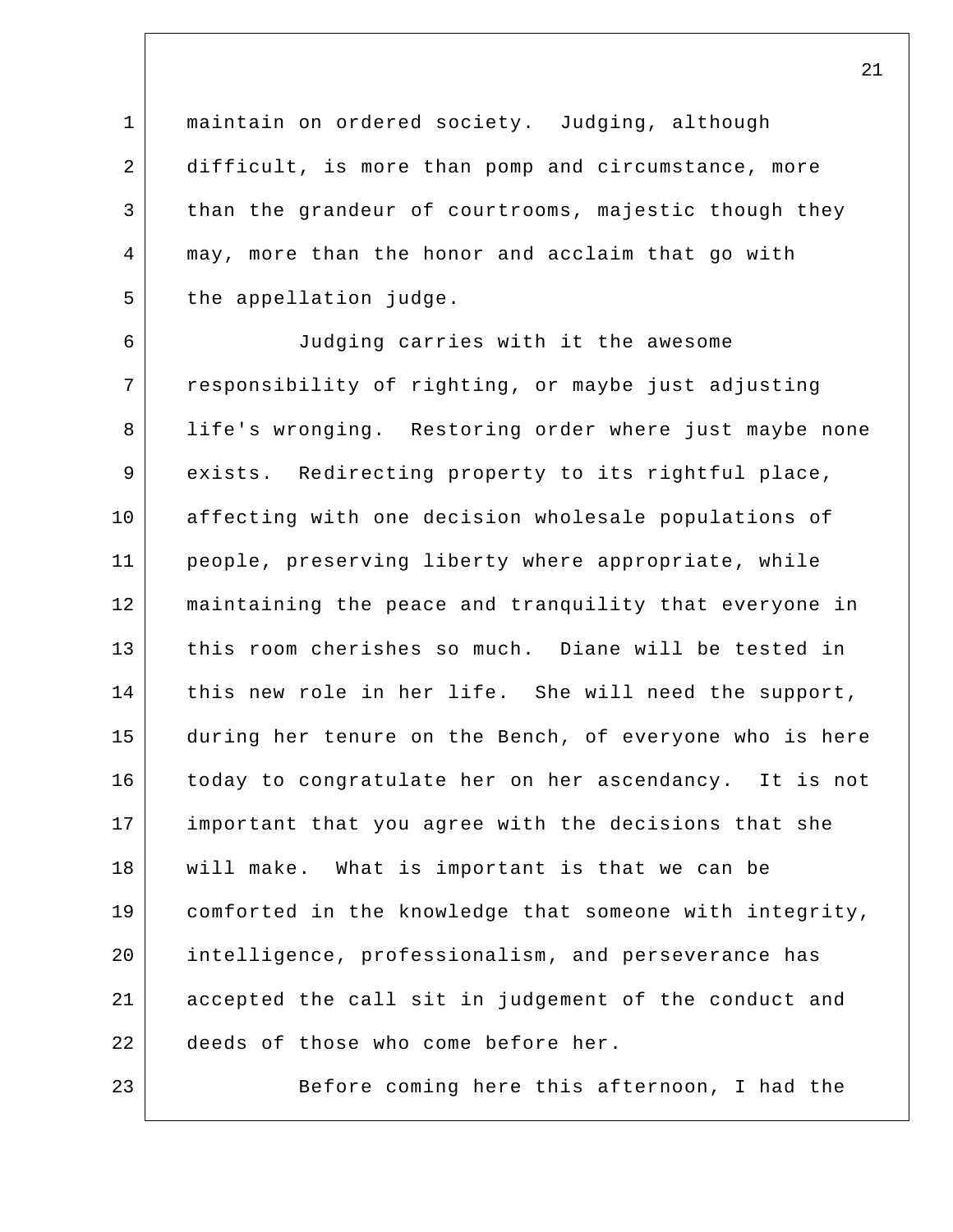1 2 3 4 5 6 7 8 9 10 11 12 13 14 15 16 17 18 19 20 21 22 23 distinct pleasure of speaking at the DuPont Company for its Black History Month program with the theme "In Our Lifetime; Celebration of African American Achievement." What we are witnessing here today, in this courtroom, is a significant achievement, and an opportunity to be a prime mover in the administration of justice by an outstanding citizen of our State, who happens to be an African American. Thank you. (Applause.) HON. JOSHUA W. MARTIN, III: I leave you with this thought, judges are human. Never, never lose your sense of humanity. Thank you. (Applause.) THE COURT: Thank you, Judge Martin. I would now like to recognize the Honorable Aida Waserstein, Judge of the Family Court for her remarks. (Applause.) HON. AIDA WASERSTEIN: May it please the Court, Chief Judge Steele, Chief Judge Vaughn, Judges Cooch and Goldstein, Judge Streett, Judge Sleet from the Federal Bench, other members of the Bench and colleagues, members of the Bar, Courtney and other family members, members of the Saints Andrews and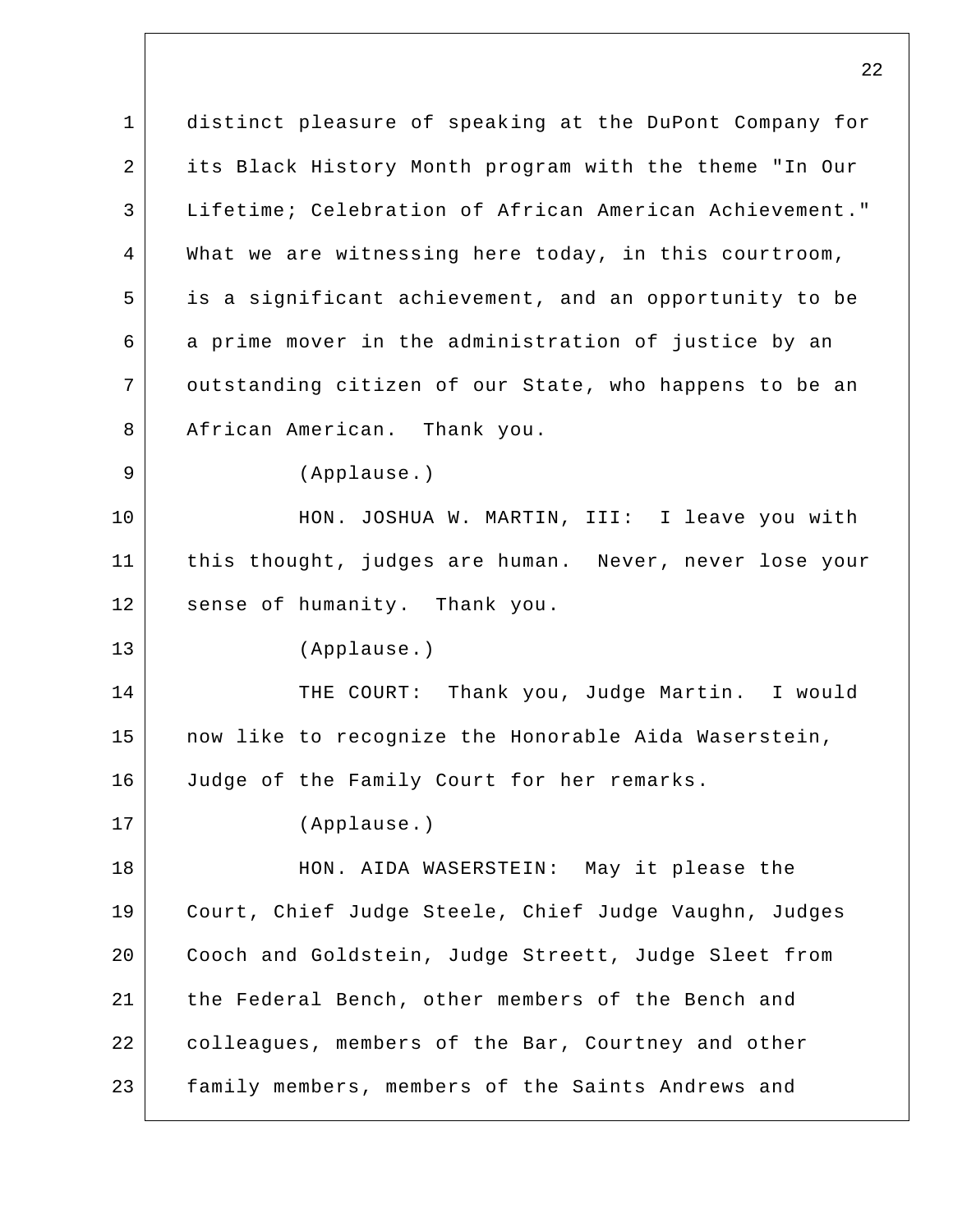1 2 Matthews groups has almost become a second home for me and other esteemed guests.

3 4 5 6 7 8 9 10 11 12 13 It is my pleasure to address you at this momentous occasion. The swearing in of a new judge is both serious and tender. Serious because of the tremendous responsibility that is being placed on the person's shoulders, responsible to adjudicate fairly for the citizens in our state, in a very busy and nationally renowned court, which among its other obligations has the significant obligation to decide Capital cases, cases in which someone has lost his or her life, and which the defendant's life is literally at stake.

14 15 16 17 18 19 20 21 22 23 Tender because it is a special time both professionally and personally for the person and her family. It is the beginning of a new stage and start of something wonderful, and fresh, and new. In this case, it is particularly pleasing for me to perform this function of welcoming Judge Clarke Streett for three reasons. First, I feel close to my sister court because many of those already sitting on that Bench are dear friends and people for whom I have great respect. I want your court, the Superior Court to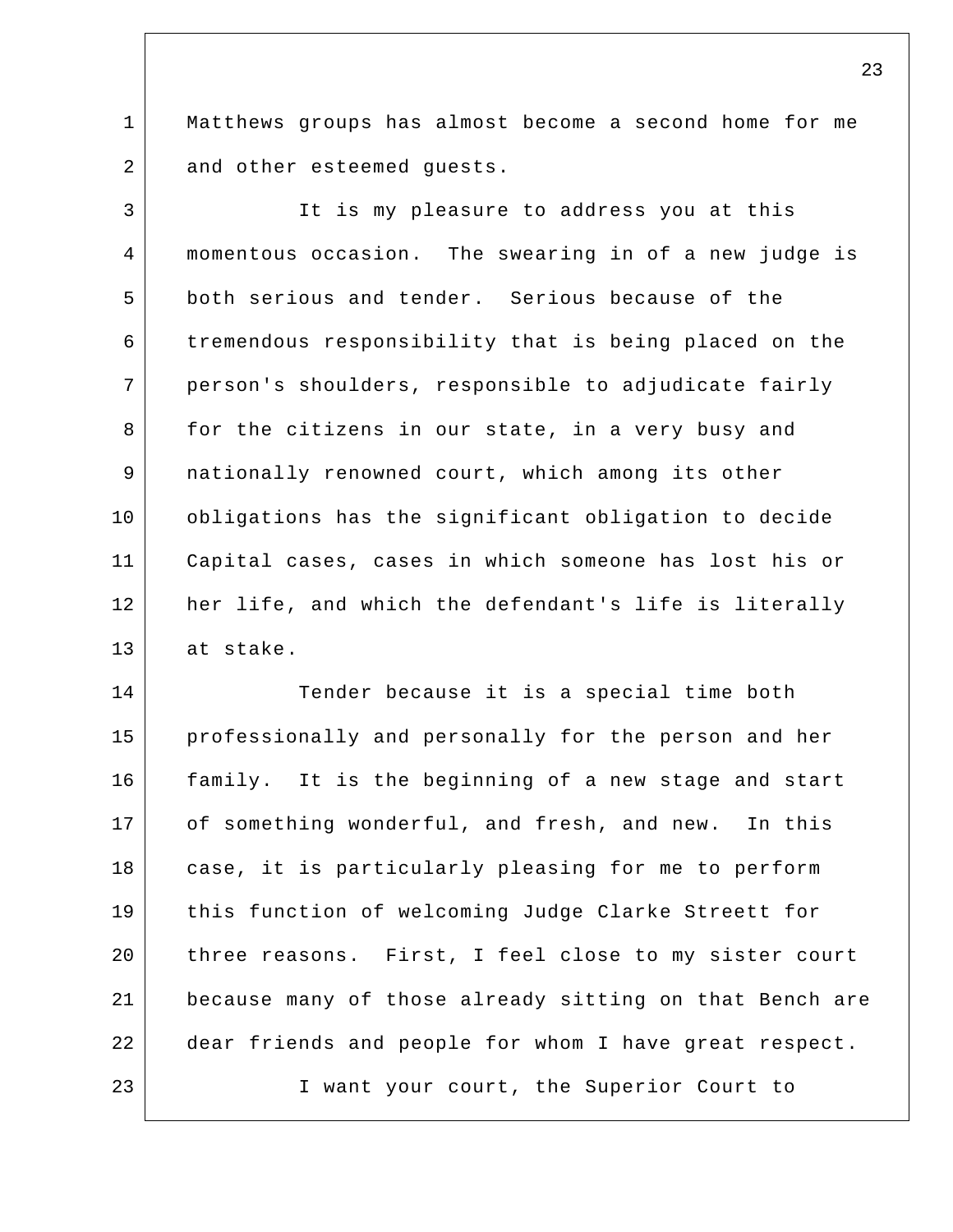1 2 3 continue to excel and to continue to set a high standard for which it has become nationally known during its 175-year tenure.

4 5 6 7 8 9 10 11 12 13 14 Second, I am personally looking forward to seeing Diane flourish in this new role. I have known Diane since my adult daughter was in elementary school. The two of us used to get together regularly for dinner with our children and with a third mother and her son. The six of us used to hang out at dinner, share experiences, and support each other. I learned from those dinners that Diane will ask for input. She will research a problem, and then once she has decided, she will face it head on. She is persistent and she resolves it effectively.

15 16 17 18 19 20 21 22 23 I think those qualities will serve her well as a judge. I have also been impressed by her impeccable attention to detail she devotes to every endeavor. An example of that, in my mind, this I have seen from a distance, has been how she has, in her position as Register of Wills, taken on the responsibility to educate the public and offer assistance. When I go to the N Theater I see there is an announcement there about where to call if you want more information. I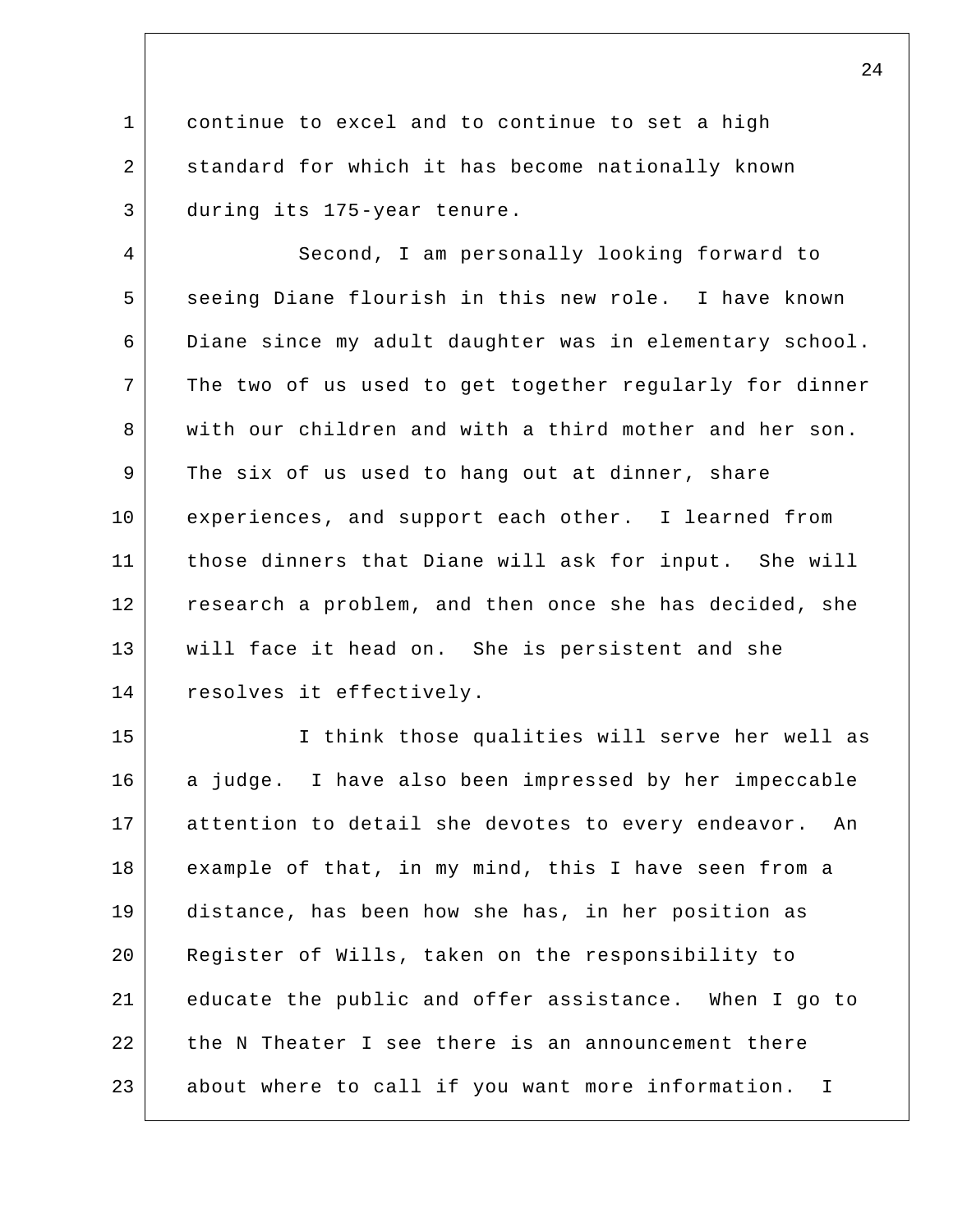1 2 3 4 know that when I have been with her, sometimes she has had to leave early a particular affair because she had to go somewhere else to speak, at community meetings such at Police Athletic League and other such events.

5 6 7 8 9 10 11 12 13 14 15 I think this is something that will serve her well in her role in working with the jury. The jury system is a way that our courthouse, and our legal system interfaces with the public. As I walk through the jury pool about three or four times a week on my way to my courtroom, I see the educational effort that the Superior Court undertakes to educate the public about the importance of the role that they will serve as a juror. I have seen various judges welcome the jurors, and explain to them what their role is how important it is.

16 17 18 From seeing what Diane has done in the community, and in the office of Register of Wills, I think she will do well in that important capacity.

19 20 21 22 23 But more importantly, even though I realize that Courtney's father has always been proud of Diane and supportive of her efforts, I have been most impressed personally with how well Diane has carried the task of being a professional, and a single mother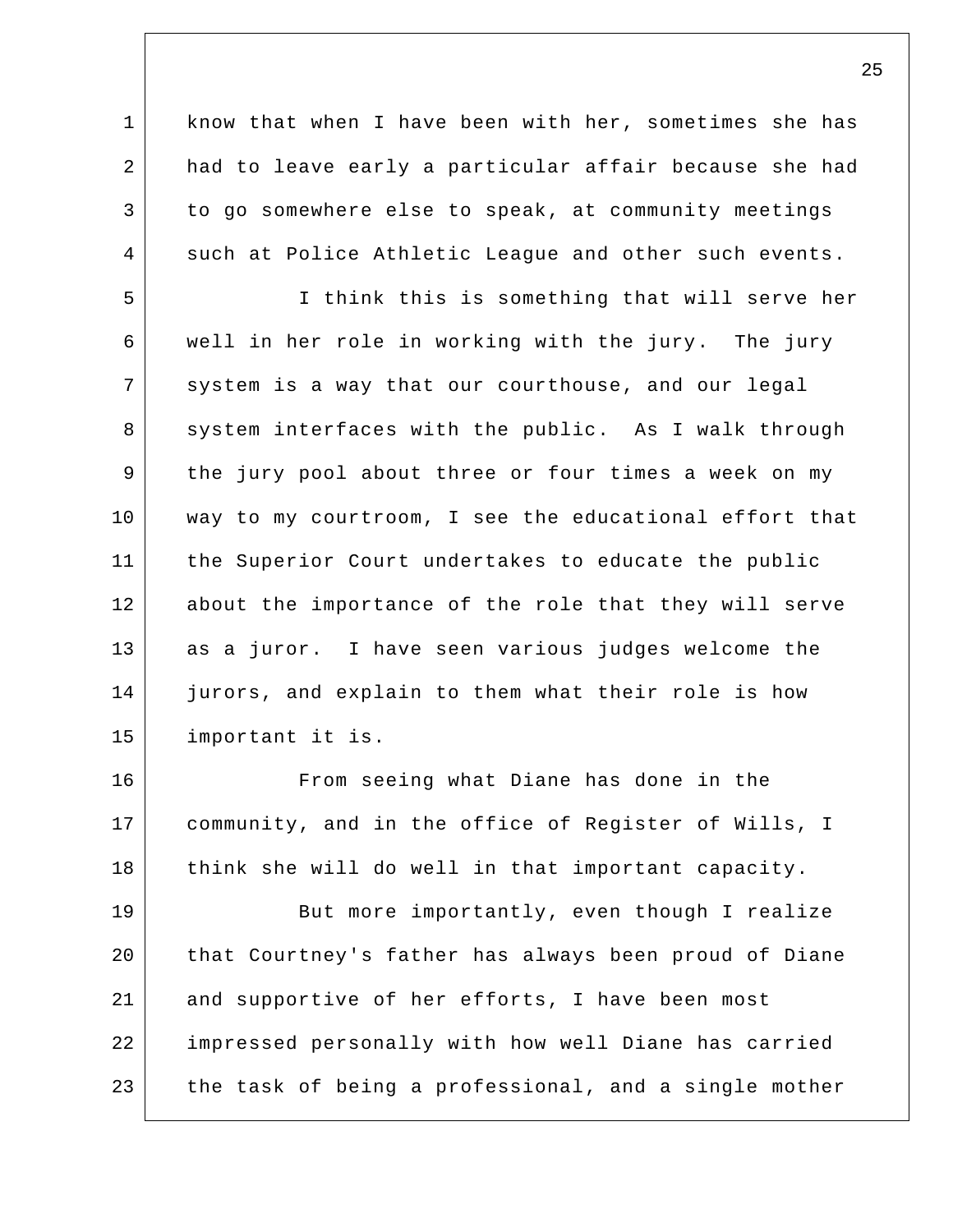1 2 of her beautiful, bright and creative daughter who is in right in front of me today.

3 4 5 6 7 8 9 10 11 12 13 14 15 16 17 18 19 20 21 22 23 Everything that Diane does is done fully, from the heart, and with undivided attention. This is how she raised Courtney, this is how I expect she will be as a judge. But third, I hope that my voice does not break as I explain this, I am proud to be here today because as the second African American woman to serve on the Superior Court bench, Judge Clark Streett will follow on the footsteps of my dear friend Haile Alford. Haley, through her skill, personality, and effort, helped open the door through which you walk through today. It is my hope that you will experience her legacy as a mantle, a mantle that will envelop you, nourish you, strengthen you, as you face the significant challenges that will be in your way. (Applause.) THE COURT: Thank you Judge Waserstein. It is now my privilege to call upon our new Superior Court judge for her greetings. (Applause.) HON. DIANE CLARKE STREETT: Thank you, President Judge Vaughn. May it please the Court, Chief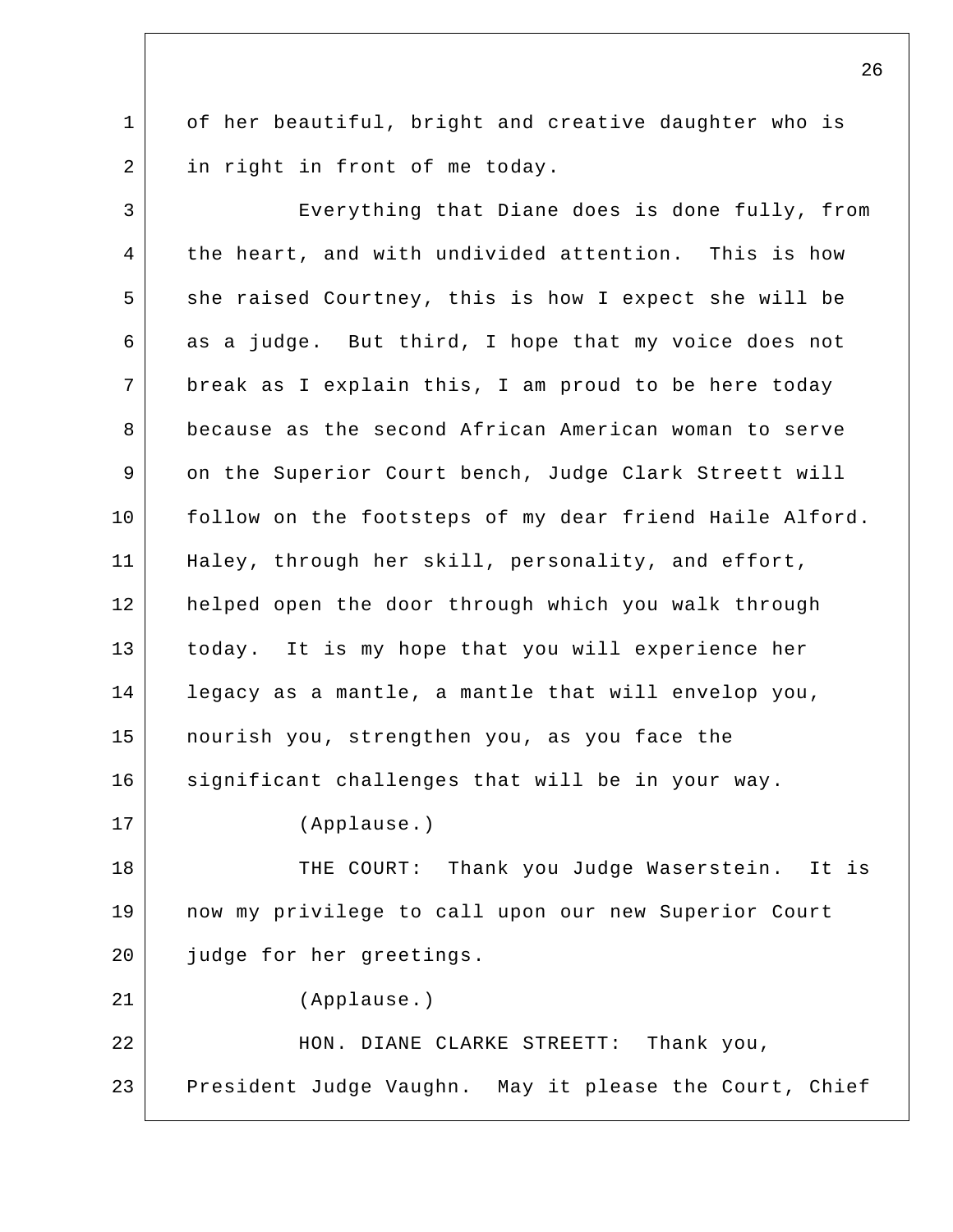1 2 3 4 5 6 7 8 Justice Steele, Governor Markell, Senator Carper, Representative Castle, Executive Coons, elected officials, my new colleagues, members of the Bar, friends old and new. My church family, Episcopal Church of Saints Andrew and Matthew, coworkers, my dear family, and the citizens of New Castle County for whom I had the privilege to serve for nine years I am honored to be standing here today.

9 10 11 12 13 14 15 Thank you, Governor Markell, for the confidence you have shown this selecting me. I would also like to thank the Judicial Nominating Commission for its thoroughness and the State Senators who unanimously confirmed my nomination. I want to also thank the speakers here today for your kind and supportive words.

16 17 18 19 20 21 22 23 I will not mention all of the names of the elected officials, but I would like to recognize people who have represented me in my District, Senator Harris McDowell, Representative Dennis Williams, County Councilman Penrose Hollins, and City Councilman Charles Potter. Special mention, also, to my fellow row officers who I will miss dearly, Ken Bolden, Michael Kozikowski and Sheriff Michael Walsh and my Register of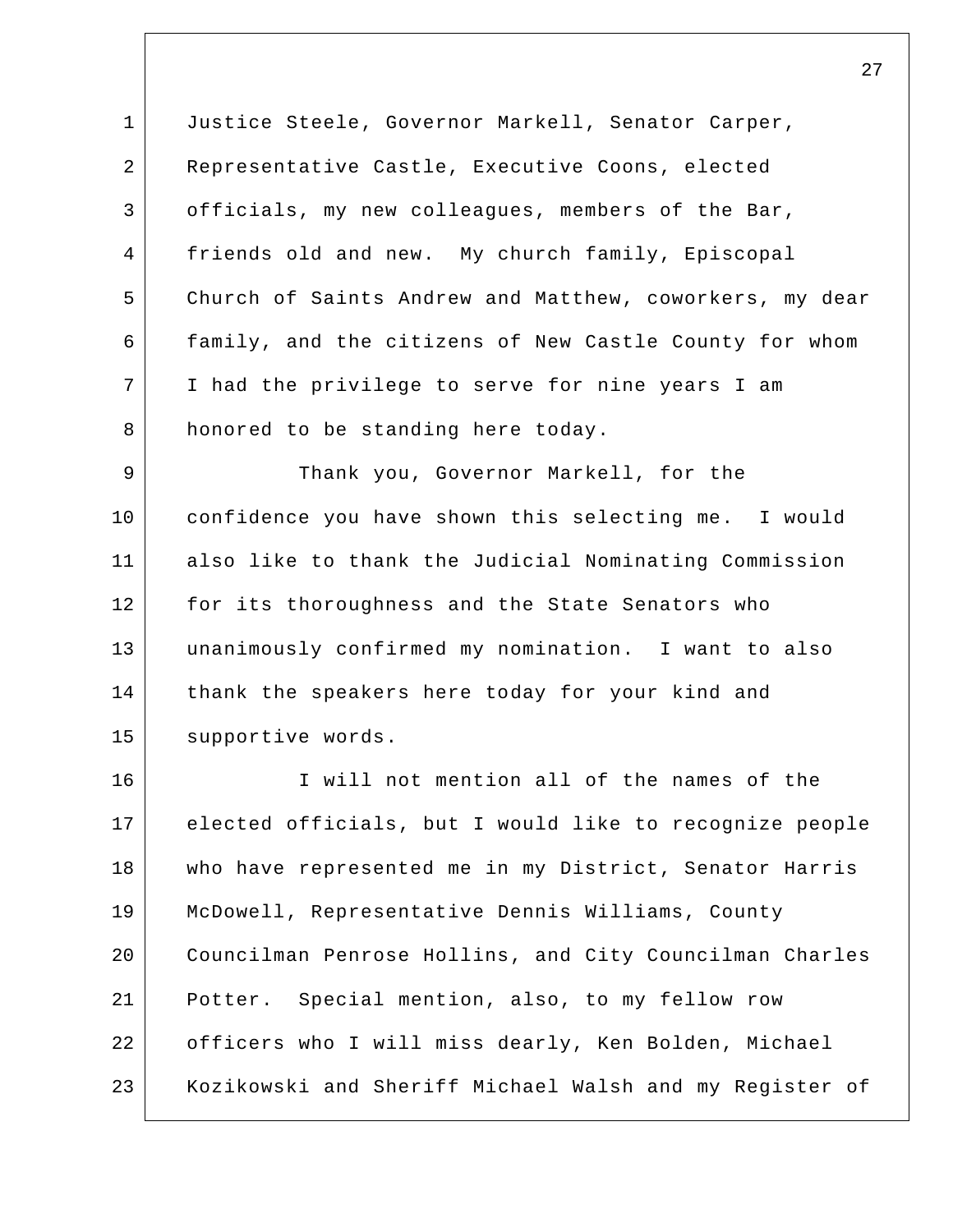1 2 Wills counterparts in Kent County, Tom Weyant and Sussex, Greg Fuller.

3 4 5 6 7 8 9 10 Special thanks also goes out to Senator Tom Carper who appointed me Register of Wills, and got me involved in doing politics, politics in the good sense of doing what is good for our community. I've loved every minute of it. Then there is another Senator who I want to single out because she has been an advisor to me, and works tirelessly for the community, Senator Margaret Rose Henry; thank you for all that you do.

11 12 13 14 15 16 17 18 19 20 21 22 I also want to take a moment to thank the quiet, hard working people of our community, people who do not have titles or positions, the backbone of our society. Without them, we could not pursue our dreams. In my case there are two special people. I was able to go to work everyday knowing that my child was lovingly cared for. I also knew when the need arose, there was a skilled repairman just a phone call away, and would promptly come and honestly make repairs. Those two people are my daughter's babysitter, Ms. Leila Mowbray, who is sitting right over there and my handyman Mr. Reginald Lee, I don't know if he is here.

23

Everyone should have people in their life as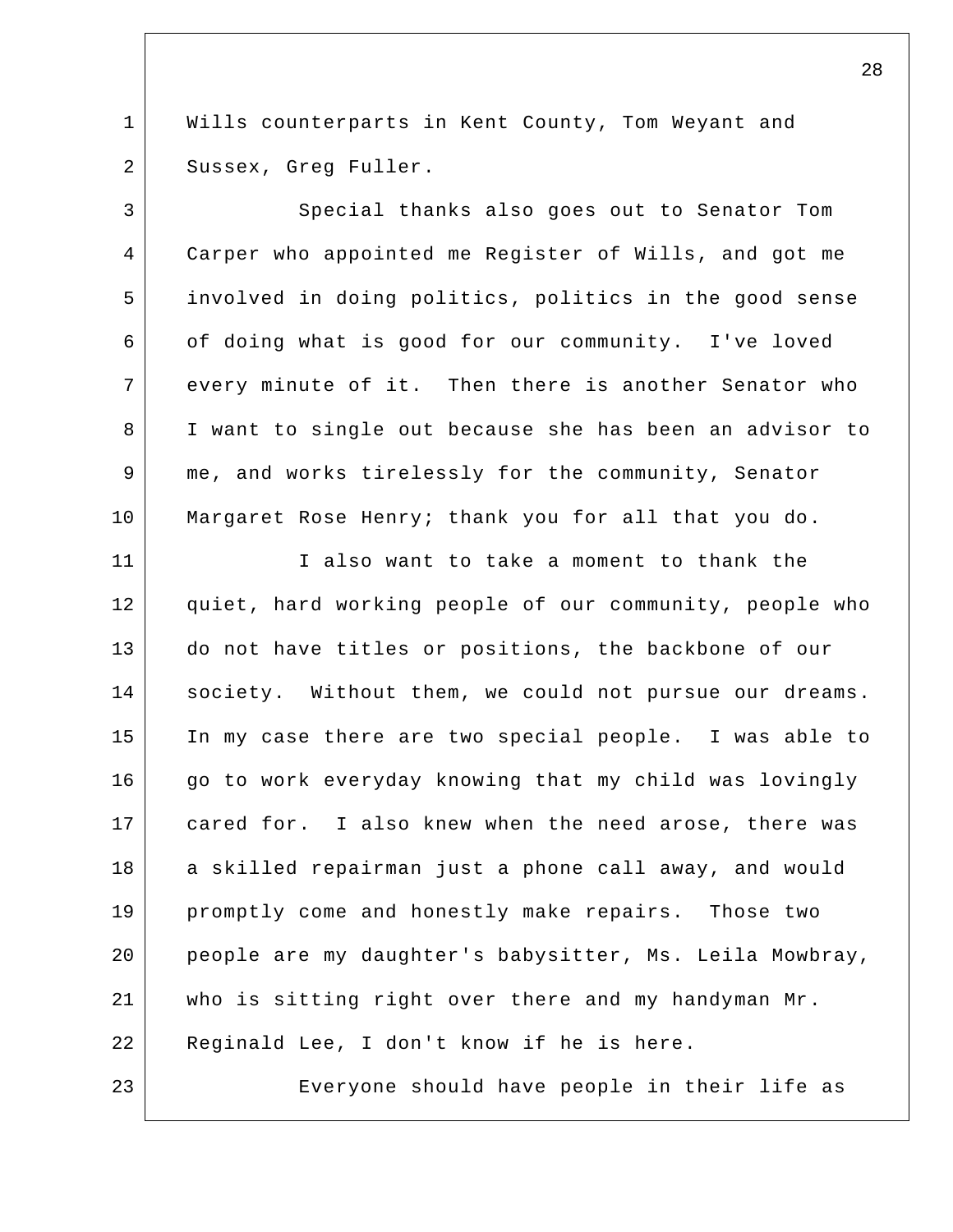1 2 3 4 5 6 7 8 9 10 11 12 13 14 15 16 17 18 19 20 21 22 23 dedicated as they are, who can back them up so that they can pursue their own individual dreams. Finally, as anyone who has spent more than five minutes with me knows, and you have just heard mentioned, I am the proud parent of Courtney. She has grown in wisdom and statute, and in favor with God and man, and I think that she is a great young lady. I want to publically thank you, Courtney. You are a delight and my heart, and I have nurtured you to the best of my ability. You, in turn, constantly inspire me to be my best. Finally, I would also like to thank two people who are not here today; my parents. Cyril and Doris Clarke. I can feel them smiling down from heaven because their dream is now being fulfilled. I would not be here today if it were not for their dreams, and love, and the values that they instilled in my brother and me, who, by the way, is also an attorney. We grew up in Brooklyn, New York. By the way, Haile Alford was also from Brooklyn, New York. There is something special there. We grew up in a section called Bedford-Stuyvesant. At that time it was one of the most blighted ghettos in the country.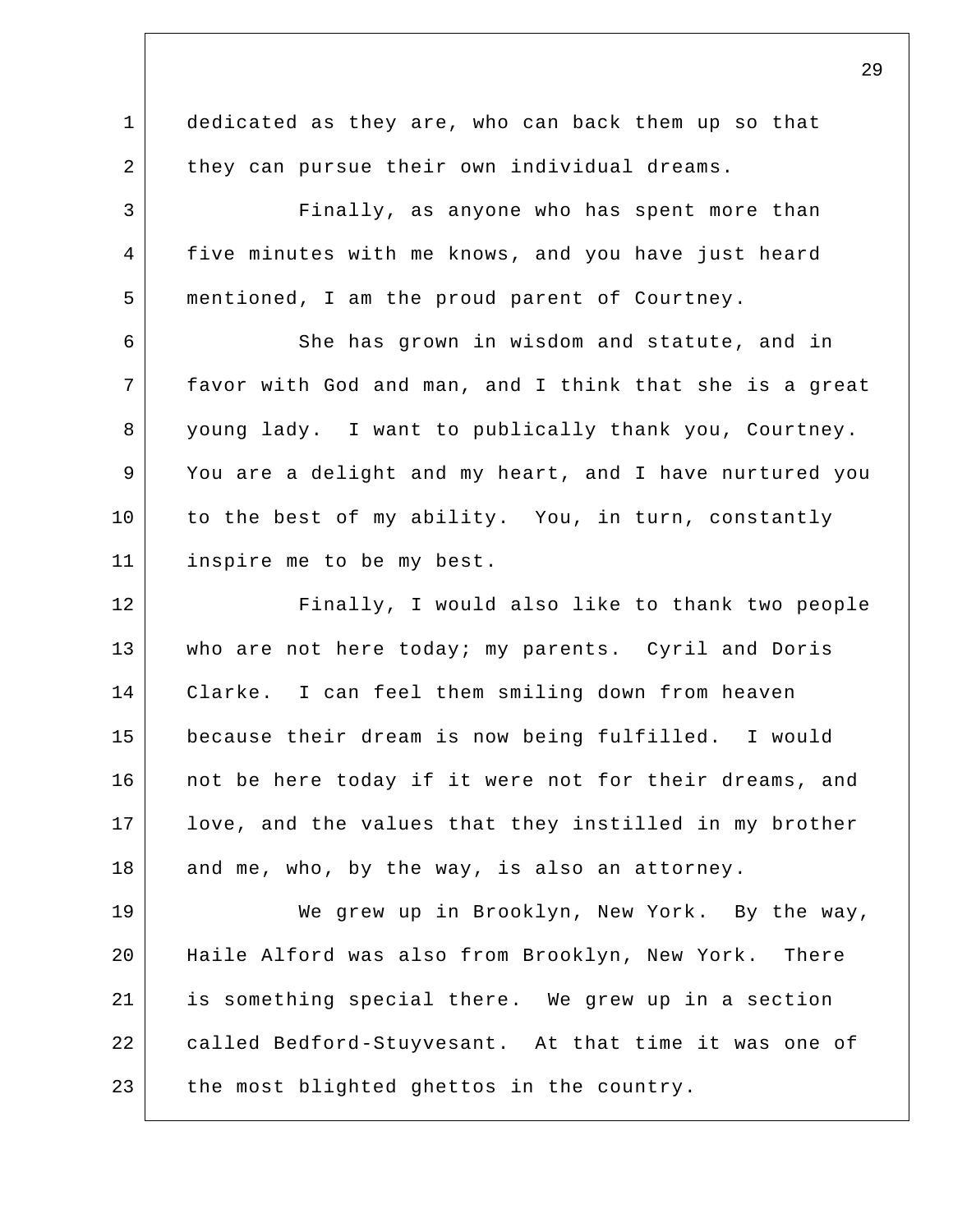1 2 3 4 5 Nevertheless, my parents, who were immigrants, knew that America had promise. America was the land of opportunity. Although it was not perfect, it was a place where one could help the next generation dream dreams.

6 7 8 9 10 11 12 And so they had dreams for their children, and they were confident that through education, and good values, dreams could be realized. Some of those values were respect for all creation, enjoyment of intellectual challenge, the importance of preparation, and the satisfaction of a accomplishment through hard work. "Study to show thyself approved."

13 14 15 16 17 18 19 20 21 22 23 This was their foundation, and as we know foundations are crucial. Builders must have a good foundation. Schools are also called foundation schools, and even faith communities recognize and sing about the importance of a firm and solid foundation. Those values, instilled in me, served me in good stead as an attorney in New York, and in Washington, DC, and at that time, although I had little connection to Delaware, I was fortunate to be hired by a young Senator who happened to be named Joseph Biden. (Applause.)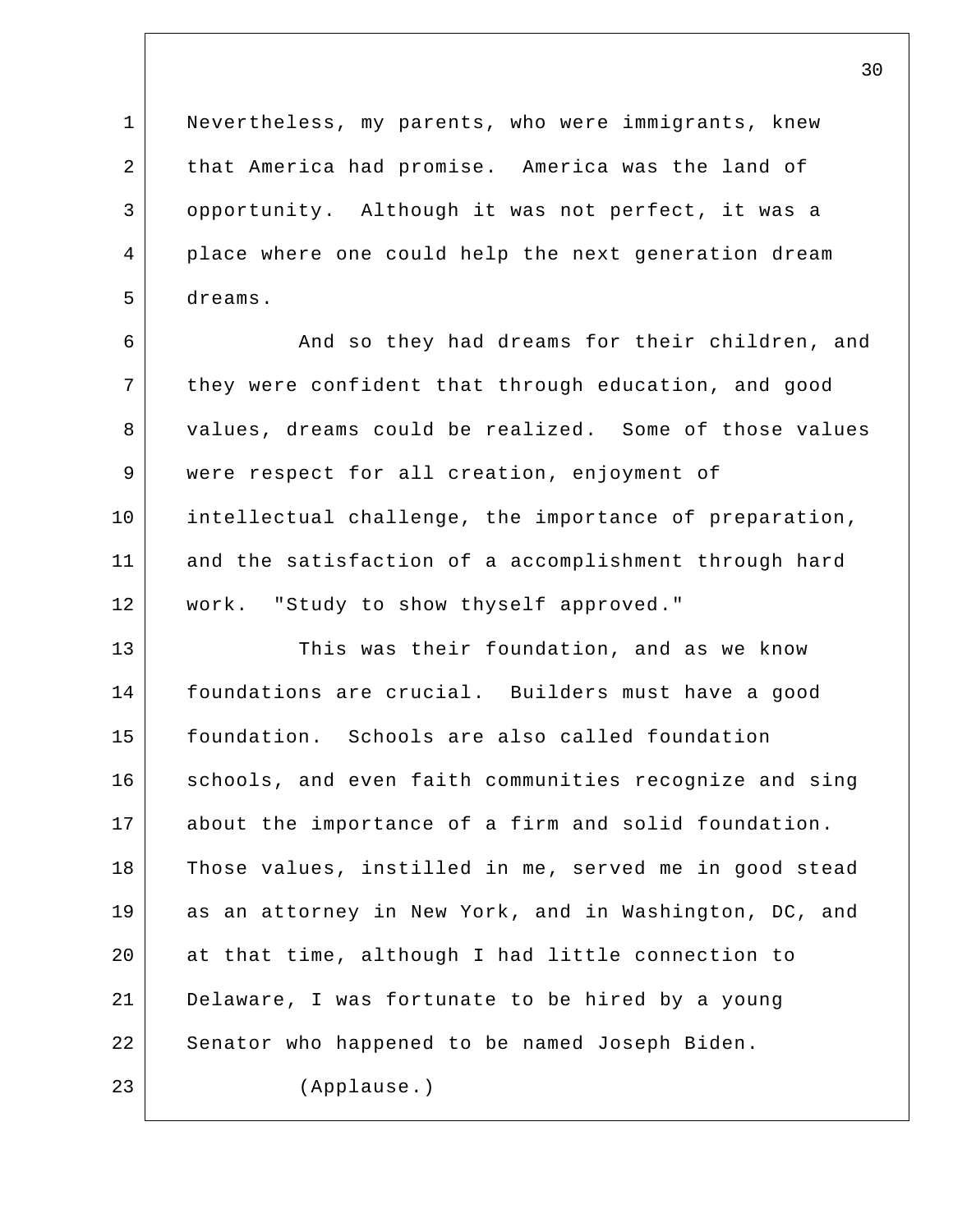1 2 3 4 5 6 Look where he is now. Several years later, I married a Delawarean and I moved here. The family that I married into is Native American, Nanticoke Indian, the Original People, who had fished, hunted and planted in Delaware long before Delaware was a state. There was a sense of history and place.

7 8 9 10 11 12 13 14 15 So I settled into the state. I became a Delaware attorney, and I applied the values that my parents and my family had taught. As the Chief Prosecutor in Municipal Court, as Senior Assistant Public Defender, Wilmington City Solicitor, New Castle County's Register of Wills, and a member of several boards, sections, committees, I joined in, greeted the challenges of work and community involvement, and I treated all people with respect.

16 17 18 19 In return, Delawareans have graciously made me a part of Delaware, and I have many deep and fond memories and a vast family of friends, and I consider myself to be truly blessed.

20 21 22 23 But aside from the basics that many families teach their children, my parents also showed us that because life is complex, there may be several ways to view any situation, and, therefore, one should always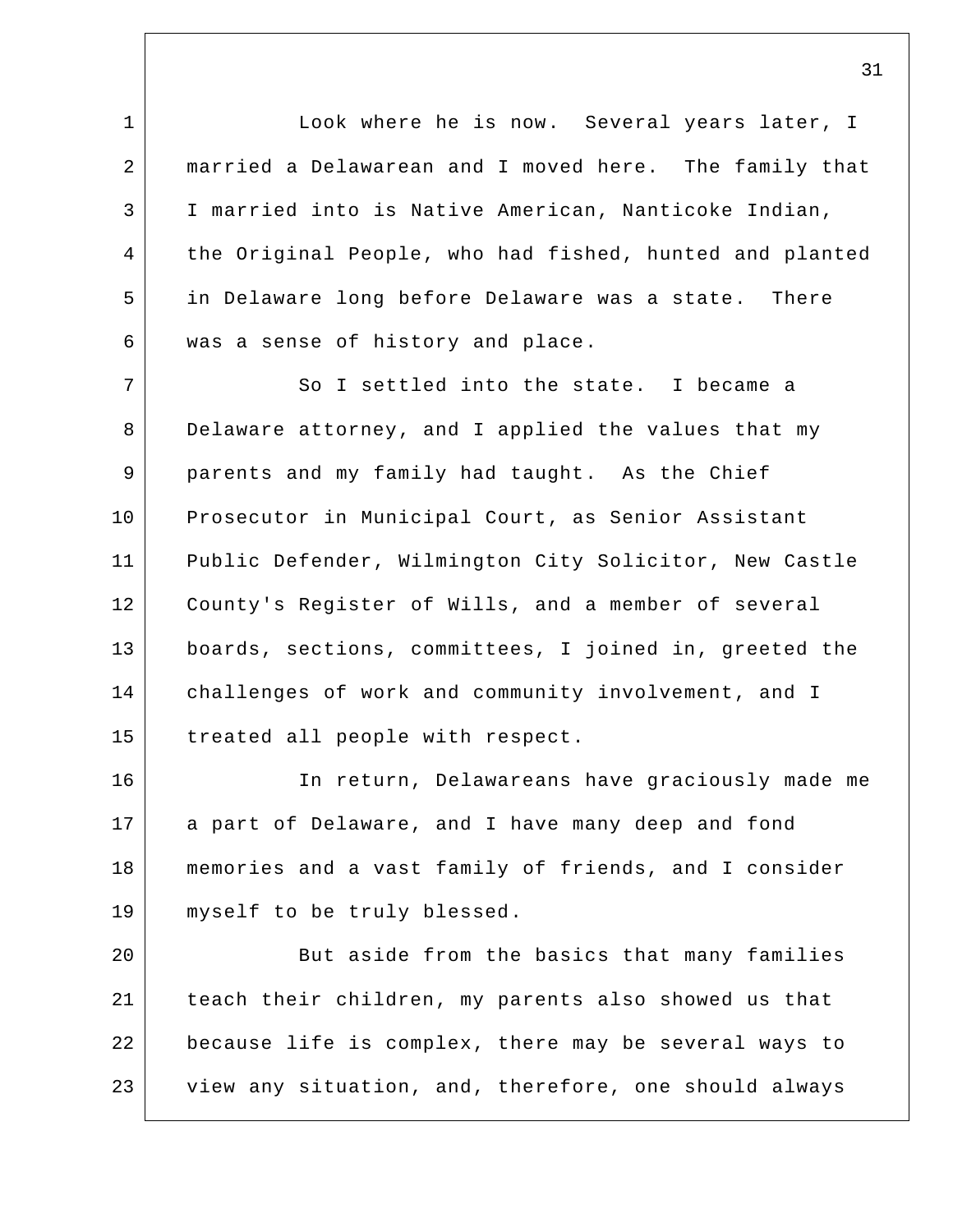1 2 3 4 5 6 7 look for the potential in things, and embrace diversity. For example, Bedford-Stuyvesant, which I just mentioned, was once a reviled area of a wonderful city, but it had potential. My family knew that, and they knew if you waited long enough, things could change. Now, "Bed-Stuy," as it's called, is a highly desirable and trendy and thriving neighborhood.

8 9 10 11 12 13 14 So, too, although as a child I lived in the ghetto, I lived in a close-knit, loving community of extended family and friends. There was spirituality, creativity and joy. Many of the women in my family have worked in the Garment District and designed and created clothes that went to Hollywood, and to this day can be seen in old black and white movies.

15 16 17 18 19 20 21 After marriage, they tended to well kept brownstone houses, and they created wedding dresses and wedding cakes and dreams for their children. Some of my uncles were veterans of World War II and Korea. Others were carpenters, one even helped build the Verrazano Bridge. They were union members, another was a world traveled jazz musician.

22 23 My father was member of the International Brotherhood of Electrical Workers Union. That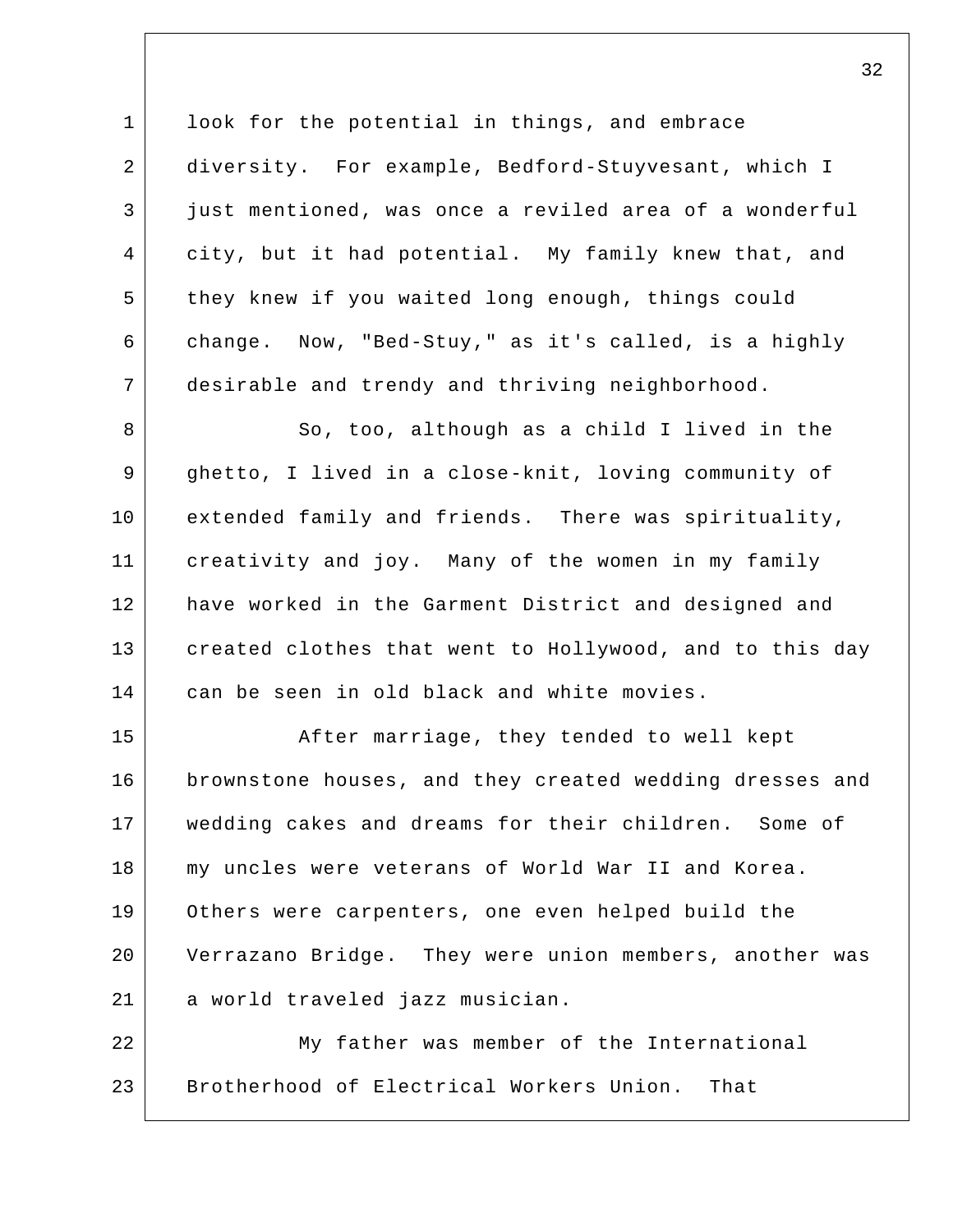1 2 3 4 5 6 7 8 9 10 11 12 13 14 15 16 17 18 19 20 21 22 23 membership provided summer jobs for my brother, and a full scholarship to Cornell University for me. Everyday my father proudly went to work wearing a jacket and tie, carrying a brief case, having read two newspapers. But life is complex. It was many years before I learned that although my father had been trained as a dental technologist, and showed us what the American Dream looked like, once he went to work, that tie came off, and he pushed a broom. Fortunately, because this is a land of opportunity, he eventually was able to become a teacher in the New York City Board of Education in the after school program. On weekends, my father wore white because he played cricket. He organized cricket leagues as an outlet for young men from the West Indies who were lonely in New York. It was his cricket leagues who then hosted mid day teas and receptions for teams visiting from countries that had been British Colonies, including India and Australia. We saw that there is commonality in all people of all colors and much to learn, if we listen, from those who are different from us, or who might not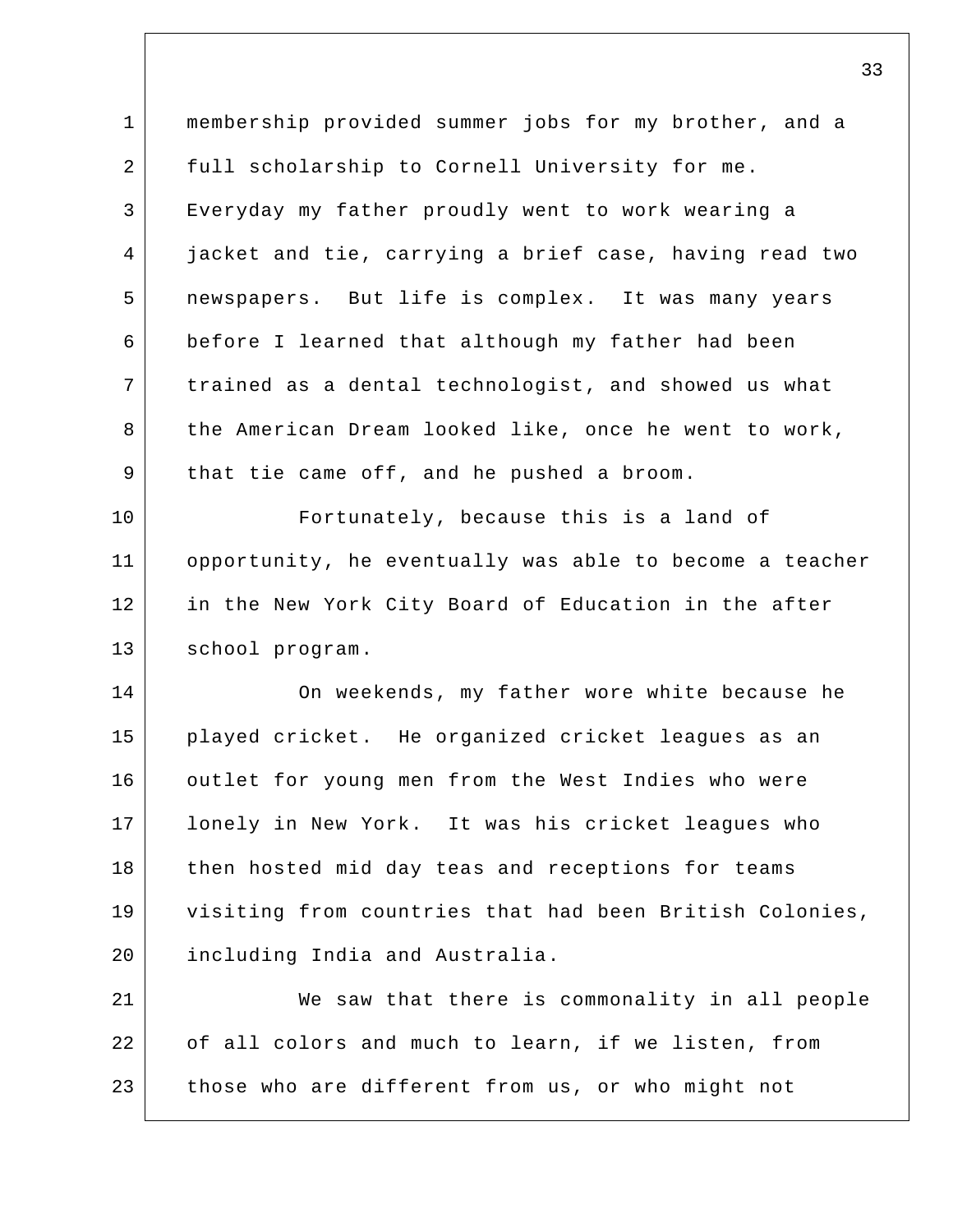1 2 3 necessarily agree with us. We saw that this is a complex society, and, before there was term from it, we knew that this was a global world.

4 5 6 7 8 9 10 11 12 13 14 15 Spiritually, we were raised as staunch Episcopalians with its hierarchy of clergy, elegant clothing and vestments, incense and high rituals; but we also attended a Church of the Brethren Sunday School where there is no clergy, no organ, just the Bible. We saw that there were many ways to worship our Creator. In fact, I am upholding these values in my life. My daughter, here I go again talking about her, has attended public schools and private schools, an Episcopal boarding school, and even a Hebrew day school. Life is complex and there are many ways to learn.

16 17 18 19 20 21 Now, more than ever, it is important to understand diversity of perspective and that there is more than one way to look at any issue. It is important for a judge to understand that to be able to listen to all voices is important, because a judge represents all of the people.

22 23 I am prepared to listen with an open mind, and respect differing perspectives. I know what it means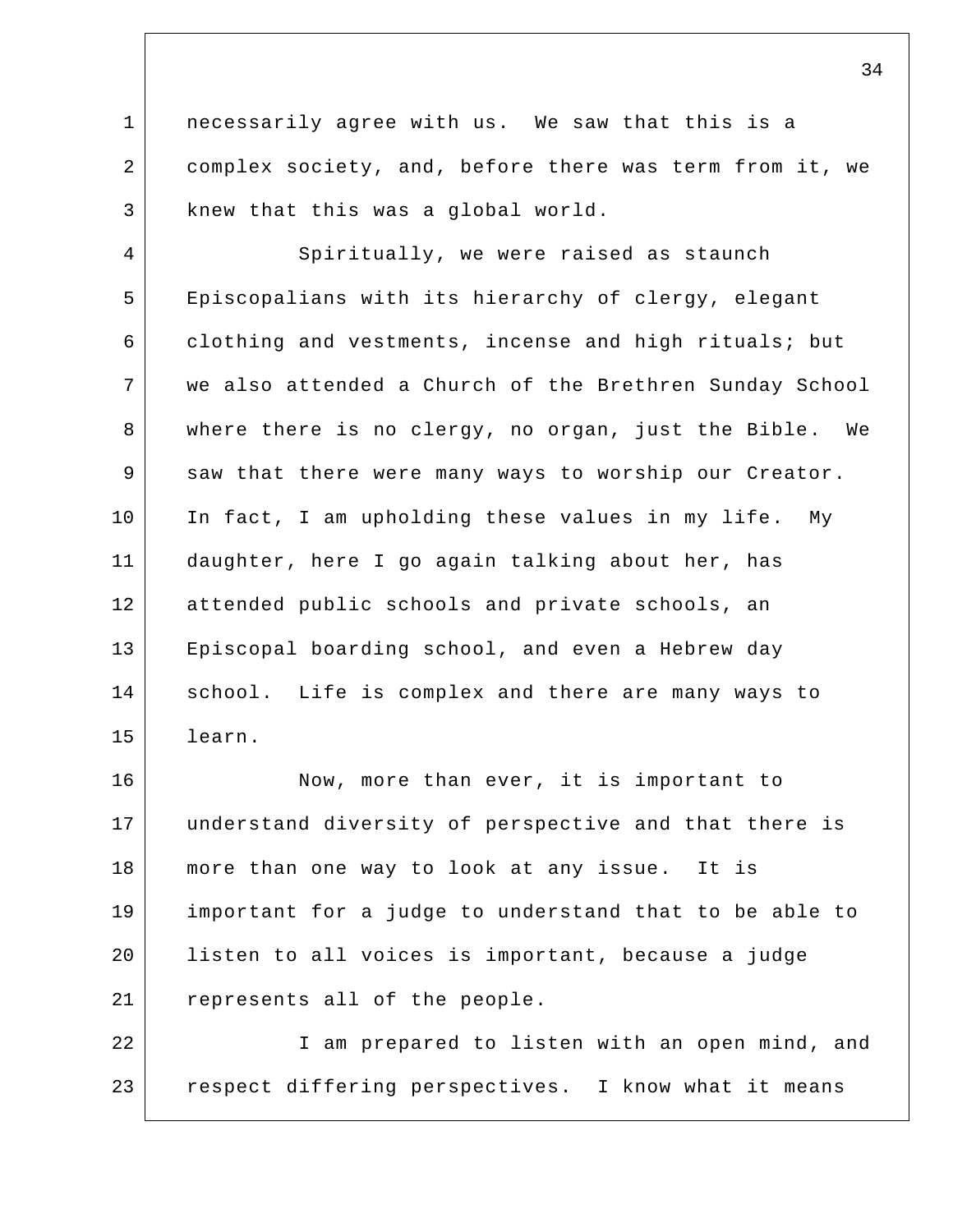1 2 3 4 5 6 7 8 9 10 11 12 13 to be on both sides of issues. I was a prosecutor, then I became a defense attorney. I have been a solo practitioner in private practice, but I was also a member of the Government's law firm, I was an Assistant United States Attorney. I have been a criminal lawyer, but I also represented people in civil matters. I have been an advocate for the young in Family Court, but also spoke to the elderly in my wills workshops. I have been a counselor representing the poor, the needy and homeless, but I also ran an office that handled the distribution of the assets of the wealthy. I know what it is to stand for election. I also know how hard politicians work once elected.

14 15 16 17 18 19 20 21 22 23 I understand the beauty and power of the law. It is not a coincidence my daughter shares the same name as the attorney from my community in New York where I grew up, who was so highly respected. Her name, Courtney, is a constant reminder of America's promise of justice for all. I understand that a judge profoundly affects individuals and community. With the stroke of a pen, a judge can resolve disputes, right wrongs, take away freedom, and even sentence someone to death.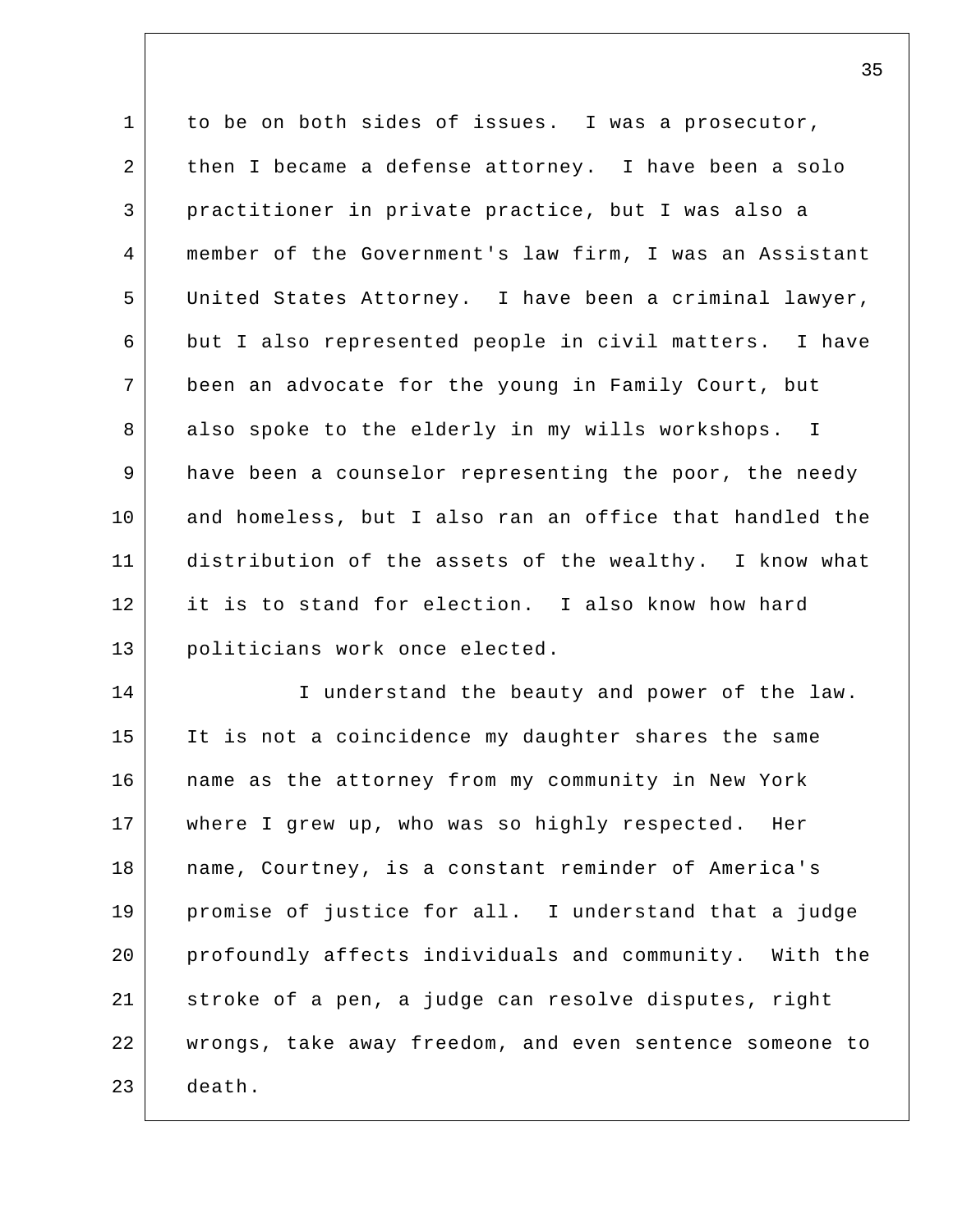1 2 3 4 5 6 7 8 9 10 11 12 13 14 15 16 17 18 19 20 21 22 23 I will strive to speak wisdom and do mercy. I will aim for the meditations of my heart to be understanding. Through love, respect, intellectual challenge and hard work I promise you that I will undertake my responsibilities with the same care and attention I have given my clients, my workshops, my community, my friends, my family, and my child. And that love may leads to more and more knowledge and full insight to understand that life is complex and help determine what is best. Although I cannot promise you that you will always agree with me or my decisions, I can promise you that I will be firm and fair. With your support I will strive to do what is best for our community, Delaware, and the this Country. Thank you very much. (Applause.) THE COURT: Thank you, Diane, for those excellent remarks. Congratulations, best wishes on your appointment as a Superior Court judge. Ladies and gentlemen, if you will now rise, the Reverend Samuel L. Lathem Associate Minister of the Cornerstone Fellowship Baptist Church will give the benediction.